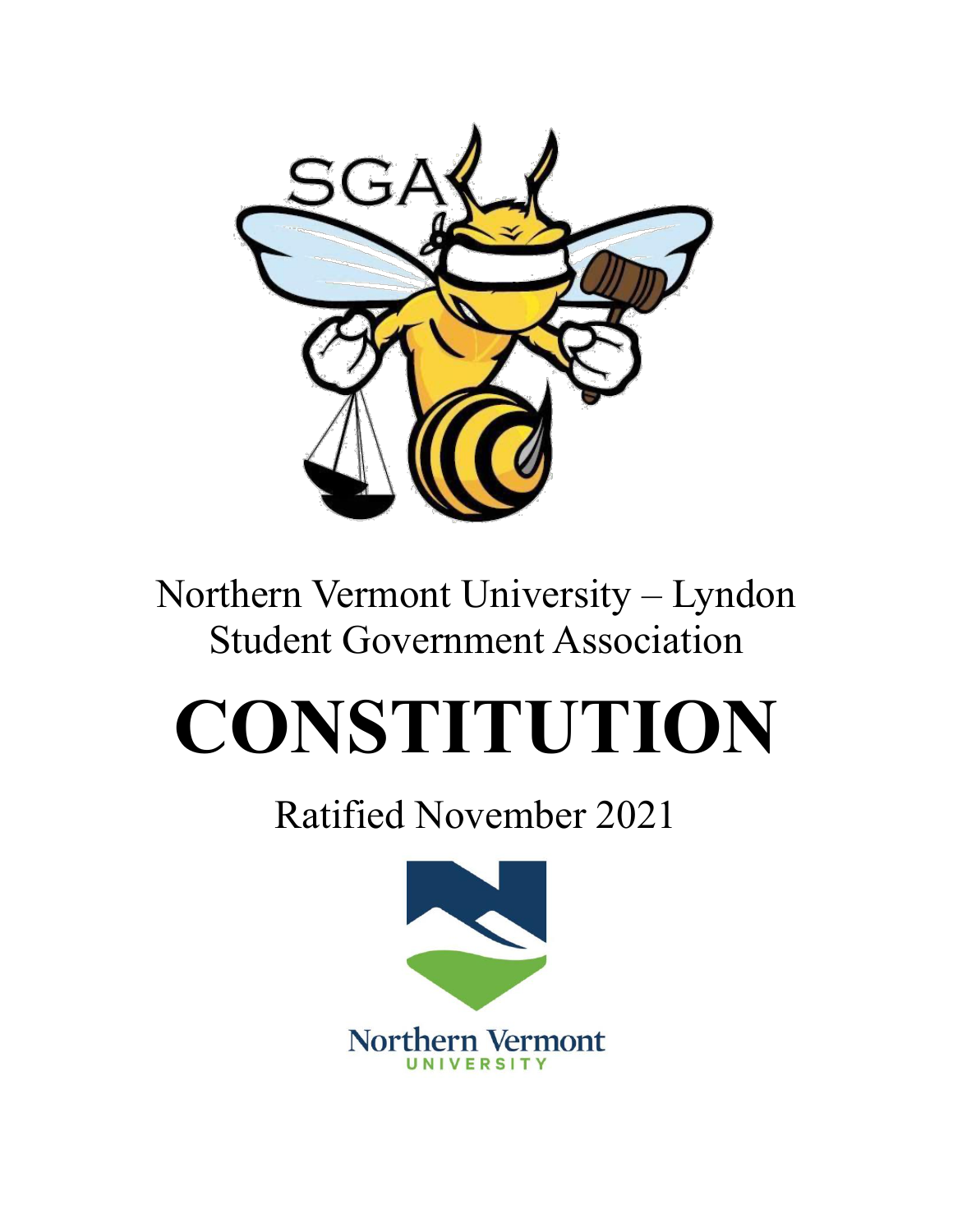# **TABLE OF CONTENTS**

| <b>ARTICLE I: GENERAL PROVISIONS</b>                  | 3                       |
|-------------------------------------------------------|-------------------------|
| <b>ARTICLE II: EXECUTIVE BOARD</b>                    | $\overline{\mathbf{4}}$ |
| <b>ARTICLE III: EXECUTIVE CABINET</b>                 | 10                      |
| <b>ARTICLE IV: SGA REPRESENTATIVES</b>                | 12                      |
| <b>ARTICLE V: ELECTIONS TO THE SGA</b>                | 15                      |
| <b>ARTICLE VI: IMPEACHMENT OF REPRESENTATIVES</b>     | 17                      |
| AND FORFEITURE OF POSITION                            |                         |
| <b>ARTICLE VII: STUDENT CLUBS AND ORGANIZATIONS</b>   | 20                      |
| <b>ARTICLE VIII: AMENDMENTS AND REFERENDA</b>         | 25                      |
| <b>ARTICLE IX: CONDUCT OF MEETINGS AND OPERATIONS</b> | 25                      |
| <b>ARTICLE X: RATIFICATION</b>                        | 26                      |
| <b>ARTICLE XI: BY-LAWS</b>                            | 26                      |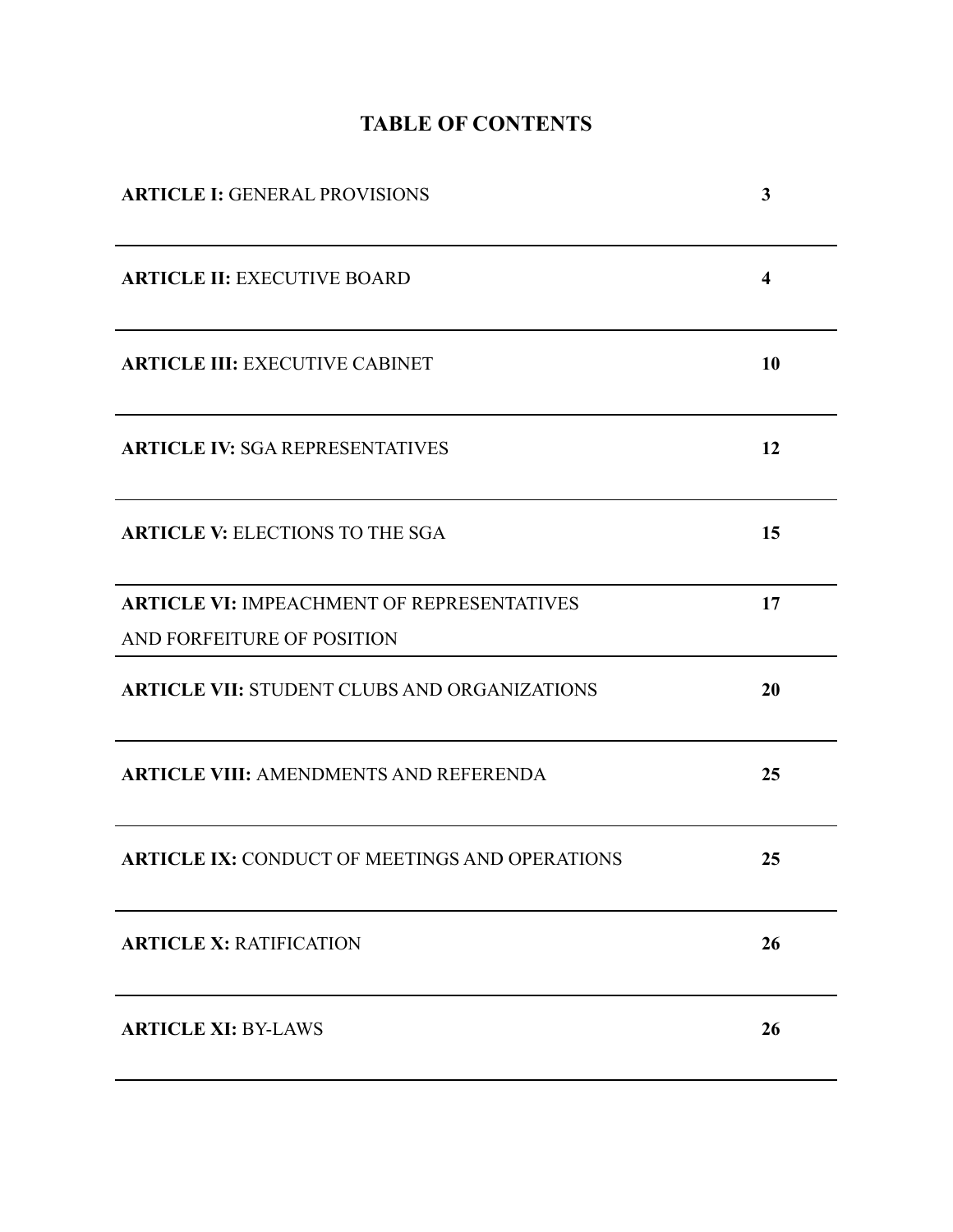# **Northern Vermont University- Lyndon Student Government Association Constitution**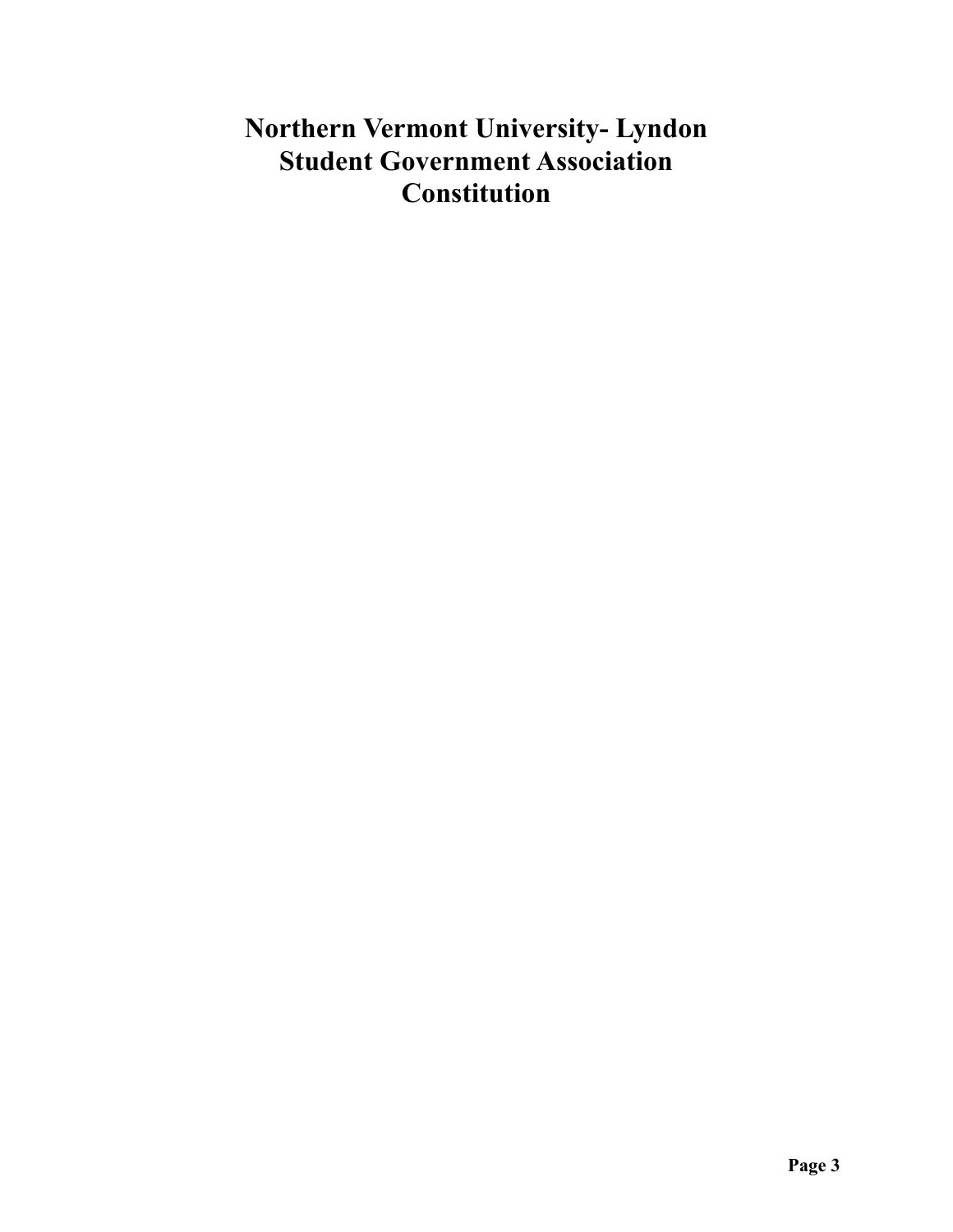# **PREAMBLE**

*The students of Northern Vermont University Lyndon, in order to realize student power at the College, to create the official representative voice of the student body at the College, to have a major role in the decision-making process at the College, and to promote the welfare of the cultural, academic, and social aspects of the Lyndon community, do hereby establish, by this constitution, an association of governance.* 

*This association or any part thereof shall not discriminate on the basis of race, ethnicity, sex, religion, creed, national origin, sexual orientation, gender identity and expression, disability, age, veterans status, marital status, or any other status protected by law.* 

# **ARTICLE I. GENERAL PROVISIONS**

#### **Section 1. NAMES, ABBREVIATIONS, AND DEFINITIONS**

- A. The name of this organization shall be the Northern Vermont University Lyndon Student Government Association.
- B. For the purposes of this document Northern Vermont University Lyndon may be referred to as NVU- Lyndon or "the College".
- C. For the purposes of this document the Student Government Association may be referred to as the SGA.
- D. For the purposes of this document the Student Government Association shall be defined as all NVU- Lyndon students who pay the student activities fee.
- E. For the purposes of this document the Student Body shall be referred to as the SB.
- F. For the purposes of this document, "Recognized by the SGA" shall be defined as a club or organization having an approved constitution, a current registration of 5 members with the SGA, an advisor and being in good standing as defined in Article VII / Section 3.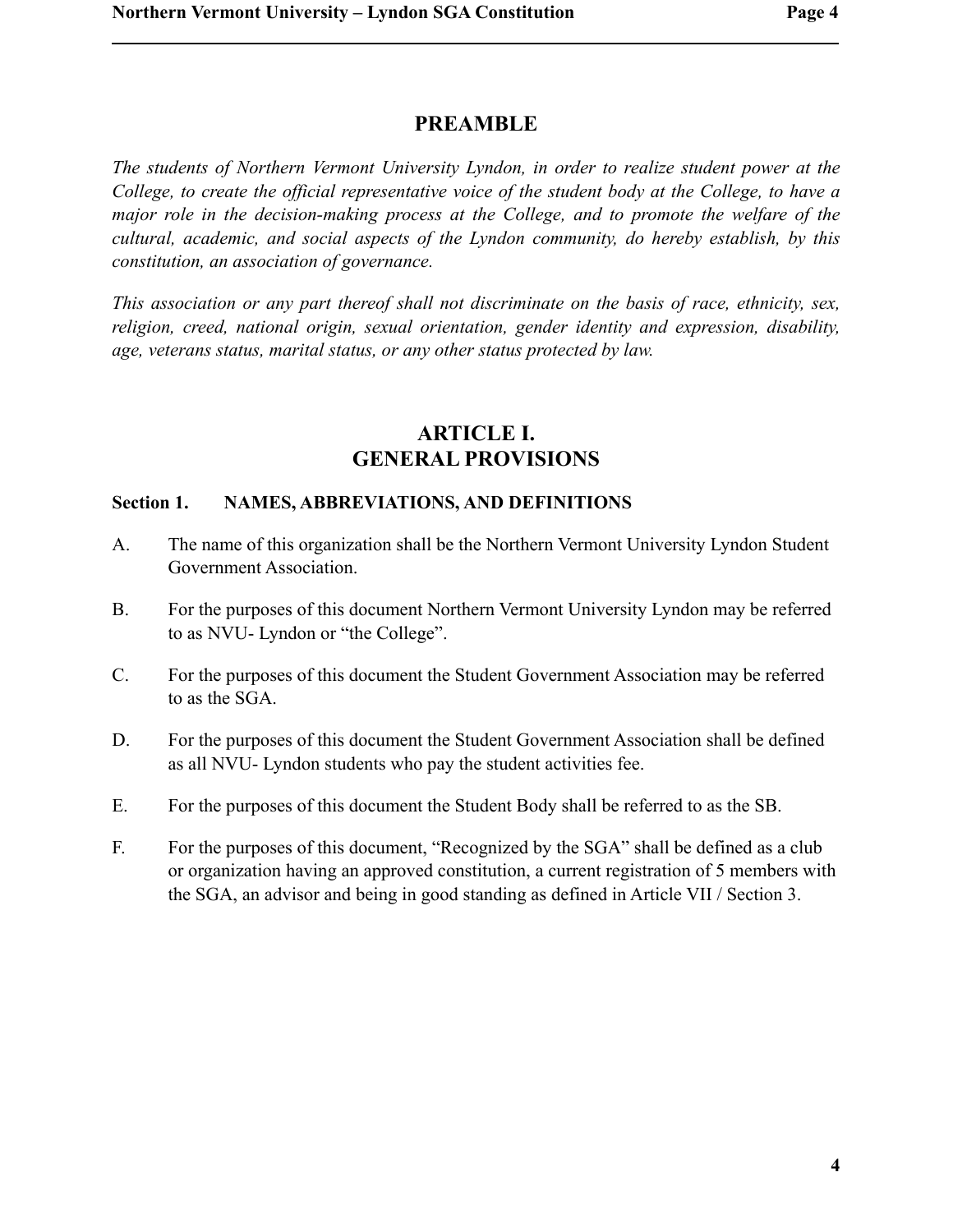### **Section 2. PURPOSE OF THE ORGANIZATION**

The purpose of this organization shall be to promote the educational, social, and general welfare of the students of Northern Vermont University Lyndon; to anticipate and stimulate the interests of the students through the use of student run clubs, and activities; to distribute and use the money acquired by the Student Activities Fee for the benefit of the NVU- Lyndon student body; to speak on the behalf of the students by presenting student opinion to the faculty, staff, and administration of NVU-Lyndon; and to help NVU- Lyndon become a more sustainable campus. The SGA serves all members of the SB.

#### **Section 3. MEMBERSHIP**

A. Qualifications

All students enrolled at NVU- Lyndon are members of the SB, with all of the rights, privileges, and responsibilities in any activity to which the authority of this SGA Constitution extends.

B. Student Activity Fee

All members of the SB will be assessed a student activity fee (prorated for part-time students). This fee will not exceed the maximum set by the Vermont State College Board of Trustees. The SB may vote, with a minimum of ten (10) percent of its membership voting, to increase this fee up to the maximum set by the Board of Trustees. Dues will increase with the rate of the Consumer Price Index, CPI.

C. Structure of the SGA

The SGA shall be represented by the Executive Board, Executive Cabinet (optional, see Article III), Elected Representatives, Club Representatives, and the Advisor(s). The body will come together for meetings known as SGA general business meetings.

# **ARTICLE II. EXECUTIVE BOARD**

#### **Section 1. EXECUTIVE BOARD STRUCTURE**

- A. The Executive Board will be comprised of the: President, Executive Vice President, Financial Controller, and Administrative Vice President.
- B. Shall meet at least once in every meeting cycle, defined as every two weeks, of the SGA.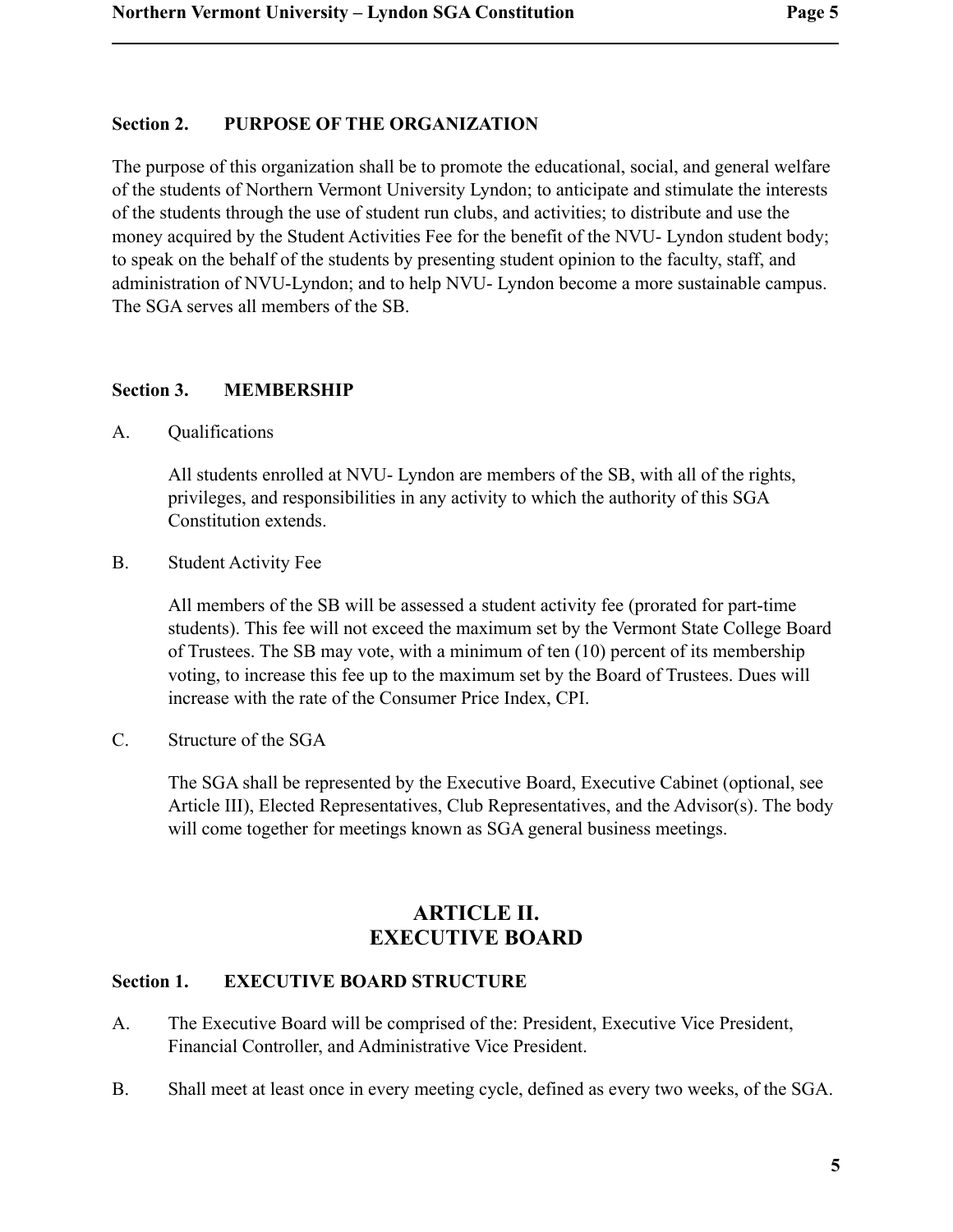C. All Executive Board positions are required to attend all meetings unless excused by Advisor, Director of Student Life, or Dean of Students.

# **Section 2. QUALIFICATIONS**

- A. President must have at least one (1) semester of SGA experience to be elected. This requirement may be waived by appeal to the Advisor, Director of Student Life, or Dean of Students.
- B. Executive Vice President must have at least one (1) semester of SGA experience to be elected. This requirement may be waived by appeal to the Advisor, Director of Student Life, or Dean of Students.
- C. The Financial Controller must have at least one (1) semester of SGA experience to be elected. This requirement may be waived by appeal to the Advisor, Director of Student Life, or Dean of Students.
- D. Administrative Vice President must have at least one (1) semester of SGA experience to be elected. This requirement may be waived by appeal to the Advisor, Director of Student Life, or Dean of Students.
- E. Each member of the Executive Board must maintain a cumulative Grade Point Average (GPA) of 2.5 or higher in order to run for or hold the position.
- F. Once elected, each member of the Executive Board must maintain a reasonable NVU-Lyndon judicial record as determined by the Advisor(s) with consultation of the Director of Student Life.
- G. Executive Board members shall not hold any executive positions in any SGA approved clubs or organizations without approval from two-thirds (2/3) majority of the SGA General Board at the time of their candidacy.

# **Section 3. GENERAL DUTIES AND POWERS OF THE EXECUTIVE BOARD AND ADVISOR(S)**

- A. SGA President
	- 1. Shall be the official spokesperson of the SGA and the SB.
	- 2. Shall call and preside over the meetings of the SGA using the most current version of Lyndon's modified version of Robert's Rules of Order as a guideline, found under Article XII.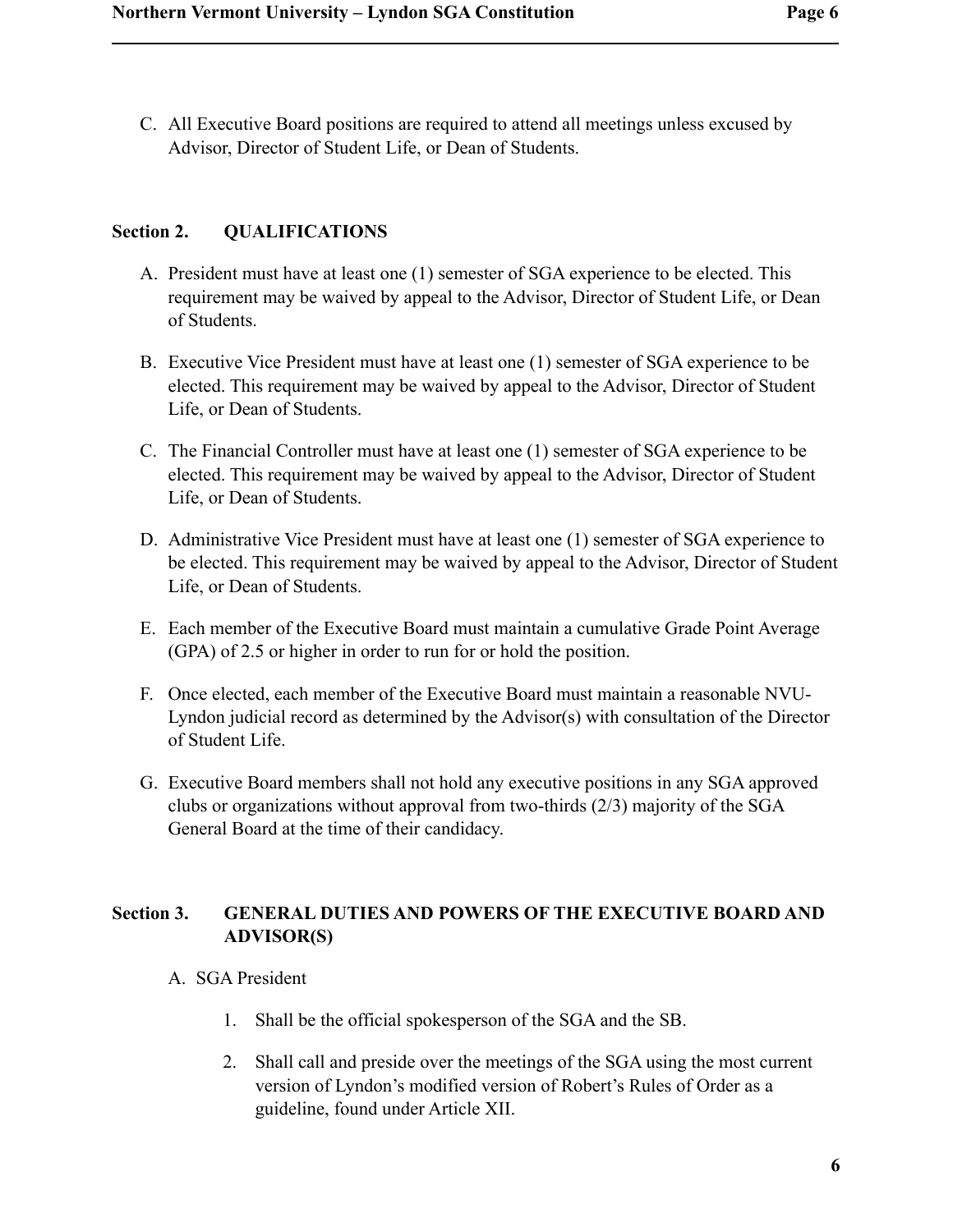- 3. May veto SGA legislation no later than seventy-two (72) hours in advance of the next regularly scheduled meeting after the passage of that legislation. The veto must be submitted in writing via email and must include specific justifications and recommendations. An emergency meeting will be called in conjunction with the following academic week's scheduled SGA meeting. By the end of the emergency meeting, the SGA can override the veto by twothirds (2/3) majority vote. Otherwise, the veto remains in effect.
- 4. May call emergency Executive Board meetings with at least twelve (12) hours prior notice.
- 5. May appoint a member of the SB currently involved in SGA to temporarily fill an Executive Board position until the Board of Elections fills the position as described in this Constitution.
- 6. Shall determine the validity of excused absences for SGA Representatives, and notify them in writing at least ten (10) hours prior to the start of the next scheduled meeting of their decision.
- 7. May perform and/or assign the duties of any Executive Board member temporarily (defined as two (2) weeks) incapacitated.
- 8. May call an emergency SGA meeting with at least twenty-four (24) hours' notice.
- 9. Shall become an automatic member of the Vermont State College Student Association (VSCSA), and be the official representative of SGA, unless unable to fulfill that duty. In this event, the President will appoint another member of the Executive Board to be the official SGA representative(s).
- 10. Shall meet with the President and Dean of Students on a monthly basis.
- 11. Shall serve as chair of Board of Elections, unless seeking reelection for the following academic year. Should the President be unable to serve as chair, the Advisor will appoint another Executive Board member to serve as chair.
- B. SGA Executive Vice President
	- 1. Shall have first priority to become President upon the resignation, impeachment, or incapacity of the President.
	- 2. Shall perform the duties of the President in the absence or temporary (defined as two (2) weeks) incapacity of the President.
	- 3. Shall count the secret ballot votes with Advisor(s) supervision.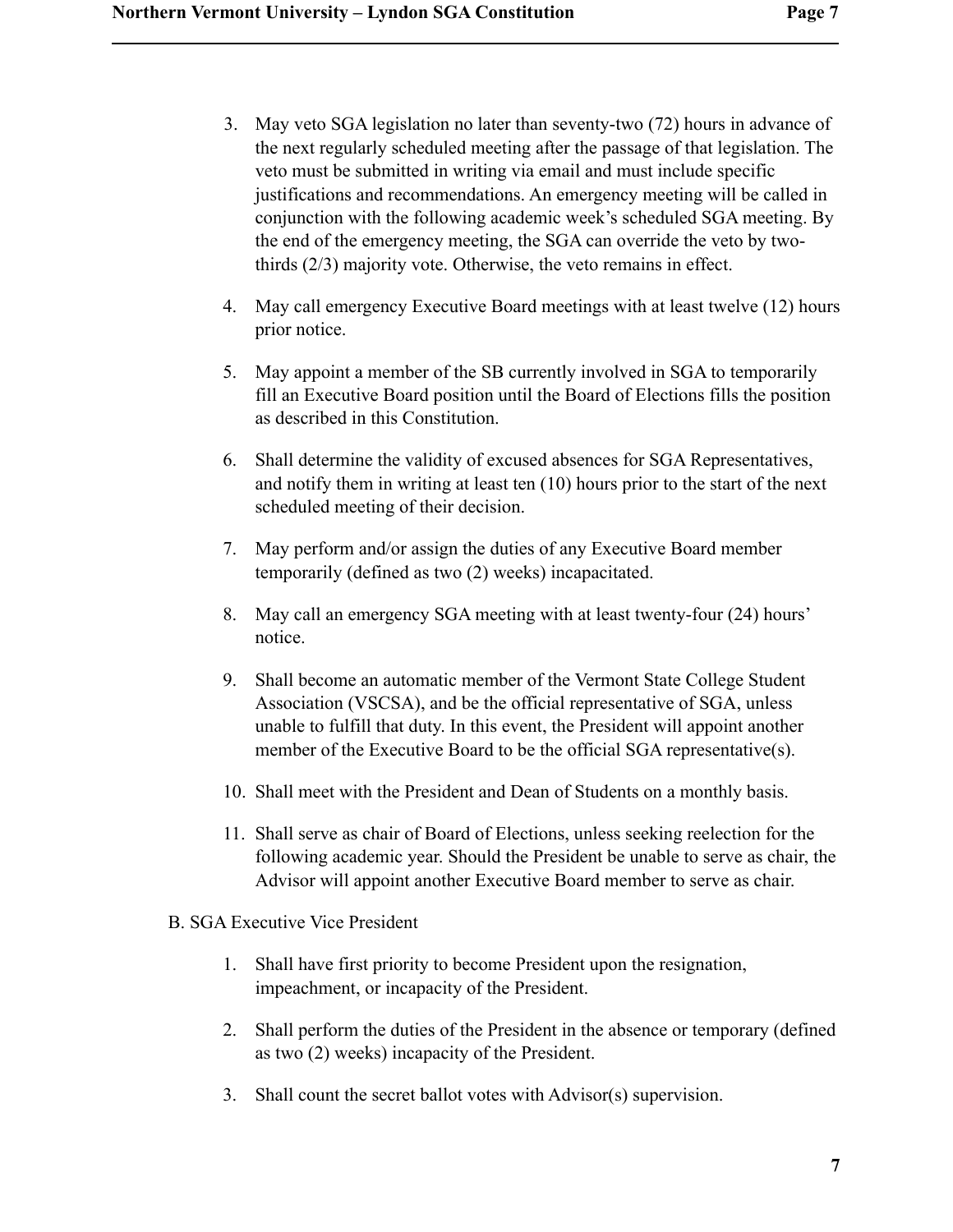- 4. Shall regularly communicate with the Campus Activities Board, FAIR, and Arts & Lecture committees.
- 5. Shall become an automatic member of the Vermont State College Student Association (VSCSA), unless unable to fulfill that duty. In this event, the Executive Vice President will appoint another member of the Executive Board to be the official SGA representative(s).
- 6. Shall meet with the Executive Cabinet at least once a month.
- 7. Shall be the planning head for large-scale SGA events, including but not limited to Spring Day, Involvement Fairs, and similar.
- C. SGA Financial Controller
	- 1. Shall be the official financial officer of the SGA and shall act as the financial administrator for all recognized clubs and organizations within the SGA.
	- 2. Shall oversee income and expenses for all organizations of the SGA under the direction of the SGA Advisor and/or the Controller of the College.
	- 3. Shall compile the final budget of all clubs and organizations and present it to the SGA.
	- 4. Shall present to the SGA an accurate balance of the General Fund at every SGA meeting.
	- 5. Shall provide clubs an accurate breakdown of club spending upon request from the club's financial controller.
	- 6. Shall have the right to randomly audit any club's account.
	- 7. Shall be responsible for the SGA Operational Budget in conjunction with the Executive Board.
	- 8. Shall meet with the Controller of the College at least twice per semester to balance and check all budgets and General Fund allocations.
	- 9. Shall update budgets for all clubs at least once per month and when requested send reports to club treasurers to confirm that numbers match.
	- 10. Shall hold a financial workshop in conjunction with executive board and club treasurers at the beginning of each semester.
- D. SGA Administrative Vice President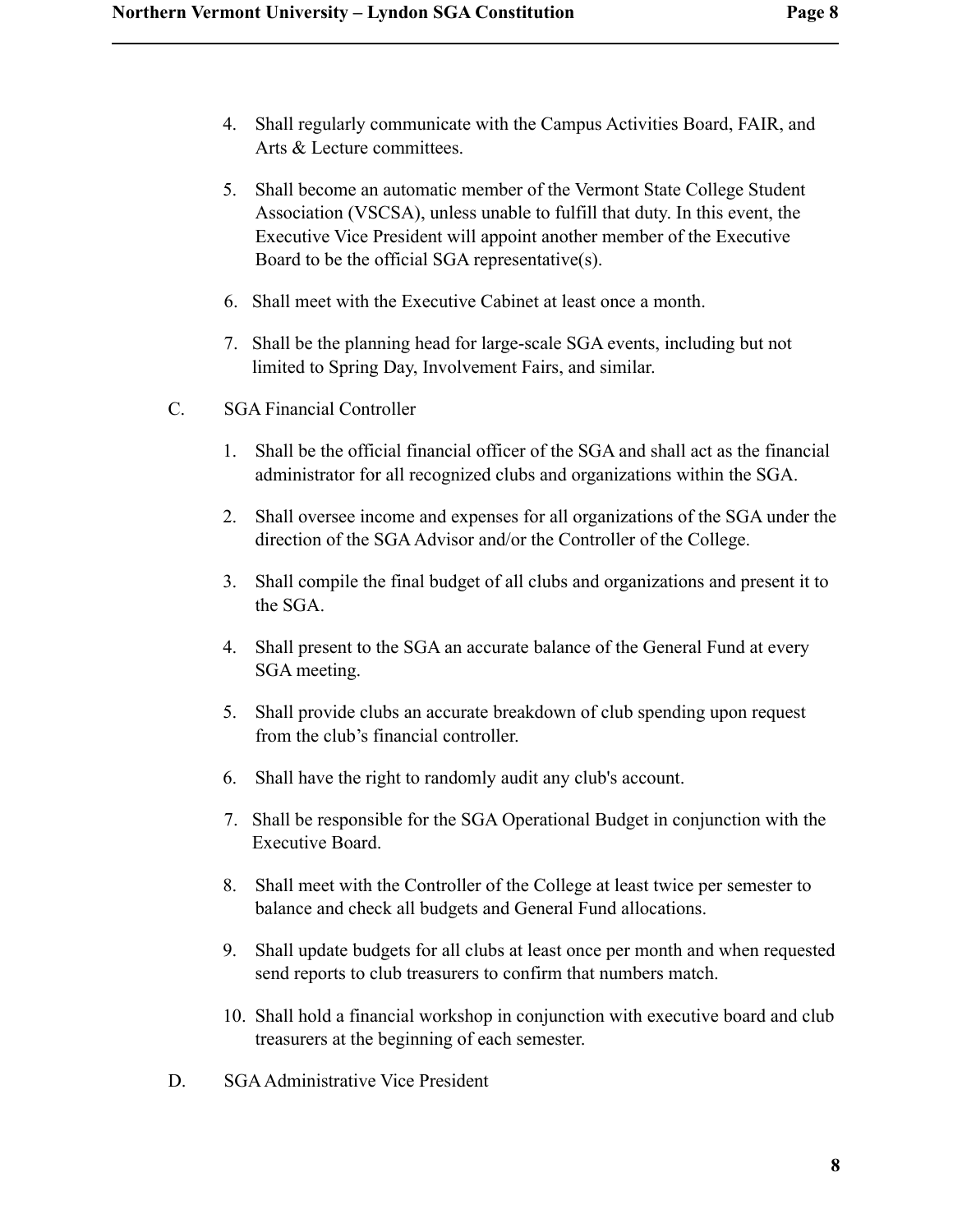- 1. Shall take attendance at the beginning of all SGA meetings.
- 2. Shall maintain all necessary correspondence and records of SGA activities. Correspondence to and with clubs shall take place via campus-provided email and similar methods of communication, and information shall be stored on campus-sponsored systems and networks.
- 3. Shall submit minutes of the SGA to the Club Representatives, Elected Representatives, the Executive Board, and the SGA Advisor(s) no less than seventy-two (72) hours prior to the next scheduled SGA meeting.
- 4. Shall be the SGA Executive Board representative with full voting rights in SGA.
- 5. Shall collect and file all club constitutions digitally.
- 6. Shall maintain a website with minutes and agendas, and ensure content is current and correct.
- 7. Shall be in charge of making and distributing the agenda for General Business Meetings.
- 8. Shall enforce the NVU-Lyndon Poster and Chalking Policy within the SGA.
- E. SGA Advisor(s)
	- 1. Shall determine the validity of SGA legislation if questioned by any member of the SB.
	- 2. Shall interpret the SGA Constitution.
	- 3. Shall oversee the counting of all votes.
	- 4. Must attend all SGA meetings. In the event of an absence, the Advisor(s) has the option to appoint a designee when unable to attend a scheduled meeting.
	- 5. Shall determine the course of action if and when the Board of Elections deems an election unconstitutional.
	- 6. Shall verify the academic eligibility of SGA Representatives.
	- 7. With the consultation of the Director of Student Life, the SGA Advisor(s) shall determine whether information regarding a club's behavior is deemed relevant and acceptable.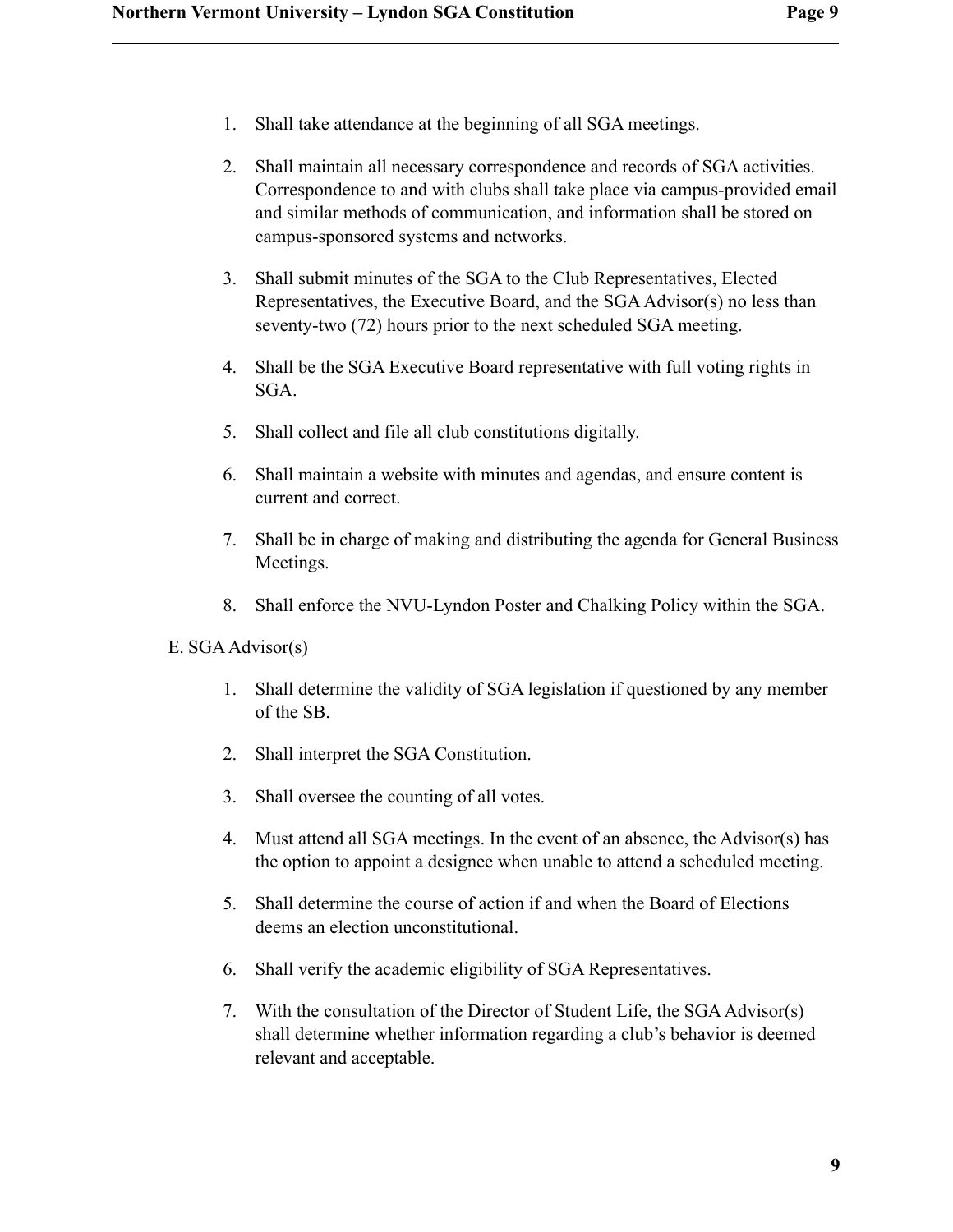- 8. Shall meet with the Executive Board at least once per meeting cycle to discuss SGA issues.
- 9. Shall abide by the SGA Constitution at all times.
- F. All Executive Board members

- 1. Before the first official meeting of SGA in the fall, may make internal reallocations as required or requested of clubs' accounts by a three-fourths (3/4) majority.
- 2. Shall have the ability to create and appoint ad-hoc committees.
- 3. Shall meet with the SGA Advisor(s) once per academic week to discuss SGA issues.
- 4. Shall perform at least five (5) office hours per academic week.
- 5. Must make every effort to attend State of the University address, budget addresses, SGA Executive Board retreat, and any other informational presentation pertinent to the college and SB.
- 6. Must participate in three (3) Town Hall meetings per semester, with one town hall in September, October, November, February, March, and April.
- 7. Shall promote and educate the SB of all SGA activities within the Lyndon community, including but not limited to meetings, elections, and open positions.
- 8. Shall abide by the SGA Constitution at all times.
- G. Terms of Office for the Executive Board Members
	- 1. The terms for Executive Board members are for one academic year from commencement to commencement.
	- 2. Newly elected Executive Board members shall attend all required meetings for their position during their transitionary period.
- H. Vacancies of Office for Executive Board Members
	- 1. Any Executive Board member may resign from SGA at any time by presenting a written letter to the SGA. Their resignation becomes effective immediately.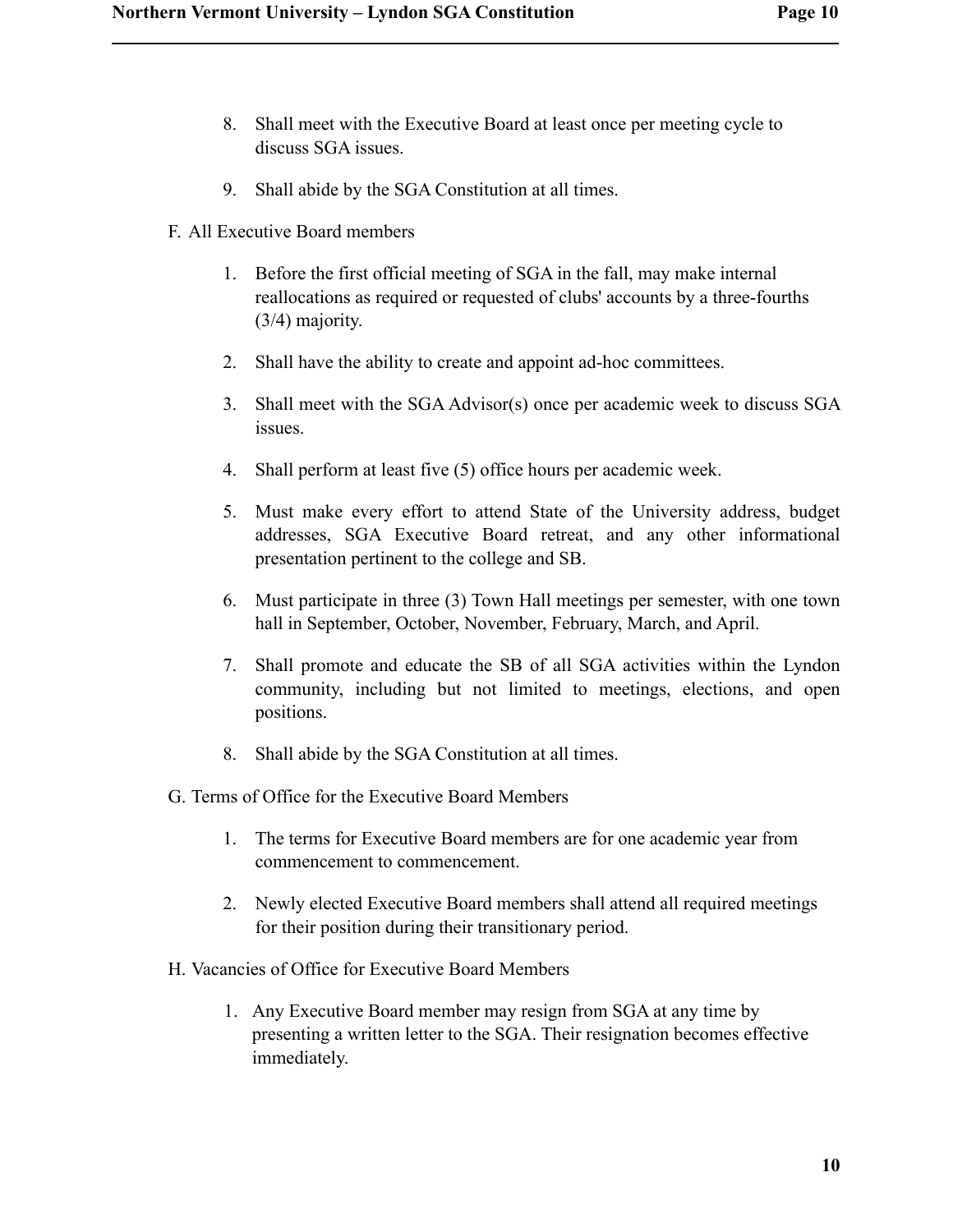2. Upon the resignation of any Executive Board member, the other members of the Executive Board have first priority in filling the vacant position. Any positions left vacant will be open to any SGA Elected Official or Club Representative who will present their interest and qualifications to the SGA General Board along with an appropriate petition. The SGA General Board will then vote to confirm or reject that candidate.

# **Section 4. SGA LEADERSHIP COMPENSATION**

- A. In the event that the SGA Executive Board or Elected Representatives would like to pursue compensation for their efforts serving the student body, the following procedure shall be followed.
	- 1. SGA Elected Officials can write and sign a Letter of Intent addressed to the SGA Advisor(s) and Director of Student Life detailing their qualifications and worthiness for compensation. The Letter of Intent should be submitted no later than the last day of classes PER SEMESTER.x
	- 2. The SGA Advisor(s), Director of Student Life and each SGA Elected Officials member who submitted a Letter of Intent must meet independently to discuss candidate's qualifications.
	- 3. Should the SGA Advisor(s) and Director of Student Life agree that candidate is worthy of a scholarship, they will receive a stipend not to exceed \$2,000 each, if all Executive Board positions are filled. If all Executive Board positions are not filled, then the maximum may be \$2,500. Each Elected Representatives can do the same, not to exceed \$500 each. These stipends will be given in the form of a check to be received no later than the last day of the fiscal year.
	- 4. Should the SGA Advisor(s) and Director of Student Life agree that candidate is worthy of a scholarship, they will receive a stipend not to exceed \$1,000 per semester. Each elected representatives can do the same, not to exceed \$325 each semester. These stipends will be given in the form of a check to be recieved no later than a month after your compensation meeting.

 a. If the executive board has vacant positions for the entire academic year. The Executive Board members have the ability to receive up to \$500 additional compensation for the extra time and duties they provide to the SGA after serving a full academic year term.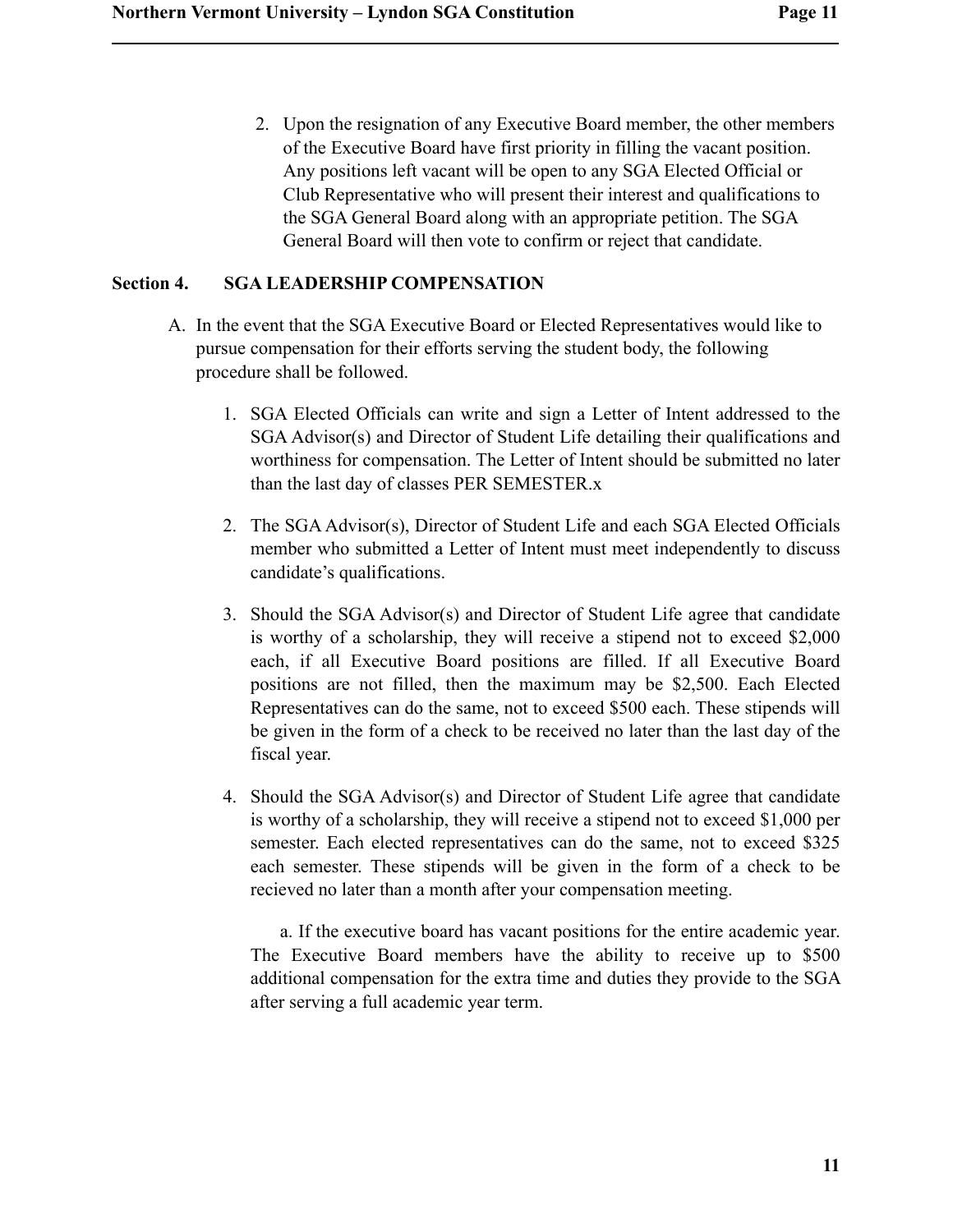# **ARTICLE III. EXECUTIVE CABINET**

### **Section 1. STRUCTURE**

A. The Executive Cabinet shall consist of positions that are determined by the SGA Executive Board. These positions may include, but are not limited to, SGA Representative of Campus Activities Board, SAAC Representative, Residential Life Representative, and Peer Leading Representative.

B. The SGA Executive Board must approve the appointment of the Executive Cabinet positions with a 3/4 majority vote.

C. Any additional positions to those noted in item A must be approved by the SGA Executive Board then voted on by a (2/3) majority of the SGA General Board.

D. Every member of the Executive Cabinet shall have full voting rights, which will be added to the elected representative voting totals.

E. The Executive Cabinet shall serve as the Board of Elections, which will be overseen by the SGA President.

# **Section 2. QUALIFICATIONS**

- A. Executive Cabinet Representatives must have at least one (1) semester of SGA experience to be appointed or may appeal this requirement to the Advisor, Director of Student Life, or Dean of Students.
- B. Executive Cabinet Representatives must maintain a cumulative Grade Point Average (GPA) of 2.5 or higher in order to hold the position or by appeal.
- C. Once appointed, each member of the Executive Cabinet must maintain a reasonable conduct record with the University. A reasonable conduct record will be determined by the Advisor(s) with consultation of the Director of Student Life (or Dean of Students).

# **Section 3. GENERAL DUTIES AND POWERS OF THE EXECUTIVE CABINET**

A. Campus Activities Board Representative

The general purpose of this advisory liaison is to foster collaboration between the SGA and Campus Activities Board (CAB) to better utilize resources. The specific duties of this position shall be determined by the CAB Executive Board and SGA Executive Board.

B. SAAC Representative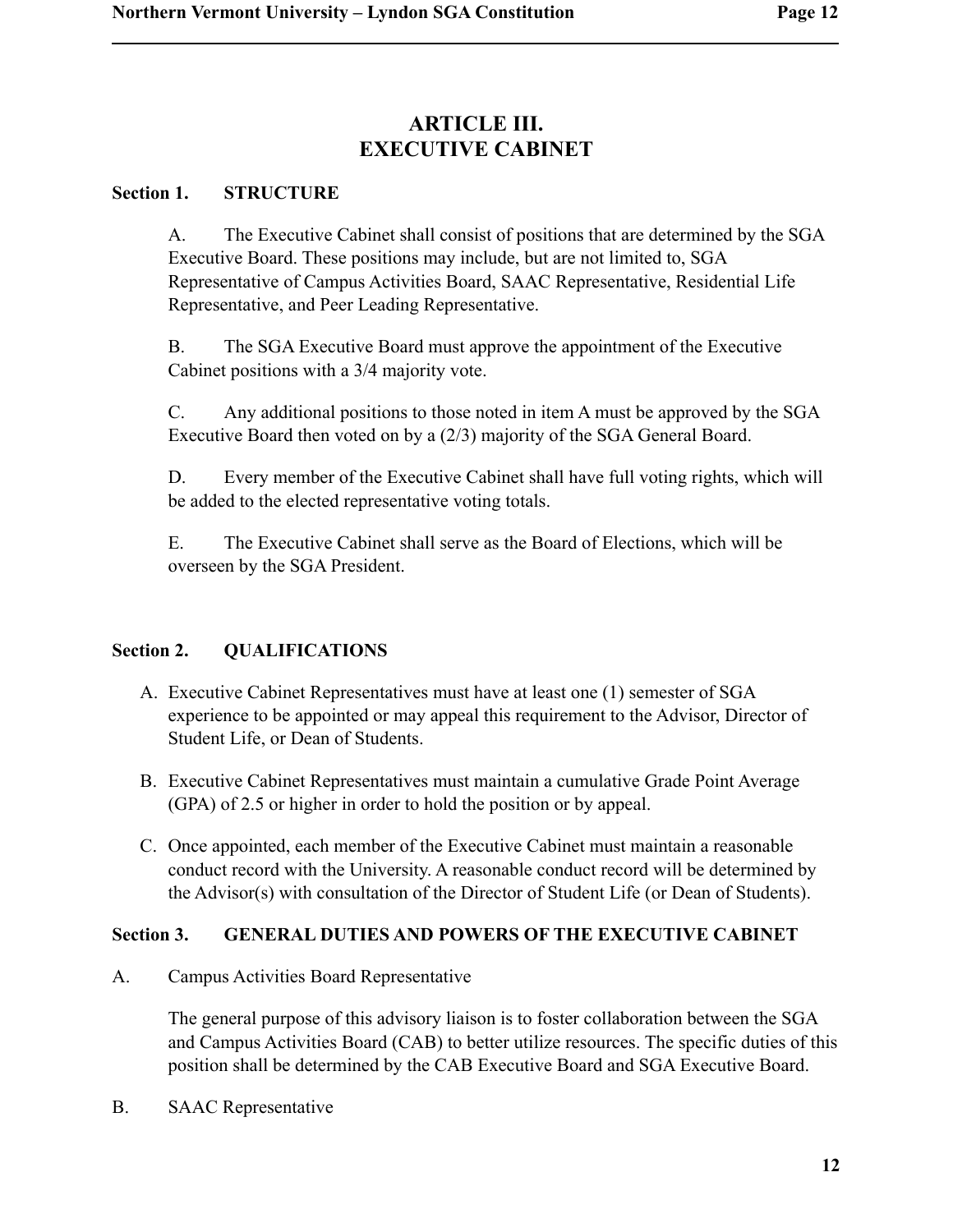- 1. The general purpose of this advisory liaison is to foster collaboration between the SGA and the Student Athlete Advisory Committee (SAAC) to better utilize resources. The specific duties of this position shall be determined by the SAAB Executive Board and SGA Executive Board.
- 2. This position must be filled by a SAAC member.
- C. Residential Life Representative

- 1. The general purpose of this advisory liaison is to foster collaboration between the SGA and the student staff of Student Life, specifically Resident Assistants, to better address the needs of residential students at NVU-Lyndon. The specific duties of this position shall be determined by the Assistant Director of Student Life or Director of Student Life.
	- 2. This position must be filled by a Resident Assistant.
- D. Peer Leading Representative
	- 1. The general purpose of this advisory liaison is to foster collaboration between the SGA and the student staff of Student Life, specifically Peer Leaders, to better address the needs of first-year students at NVU- Lyndon. The specific duties of this position shall be determined by the Director of Student Life.
	- 2. This position must be filled by a Peer Leader.
	- E. Terms of Office for Executive Cabinet Members
		- 1. The term for Executive Cabinet members begins after appointment by the SGA and concludes at commencement.
		- 2. All cabinet members shall abide by the SGA Constitution at all times.

# **ARTICLE IV. SGA REPRESENTATIVES**

# **Section 1. STRUCTURE**

- A. The Elected Representatives, at most, shall be structured as follows: three (3) representatives from each Lyndon class year, three (3) Commuter Representatives, two (2) Non-Traditional Representatives, and one (1) international student representative.
- B. The Club Representatives shall be structured as one representative and one alternate from each club.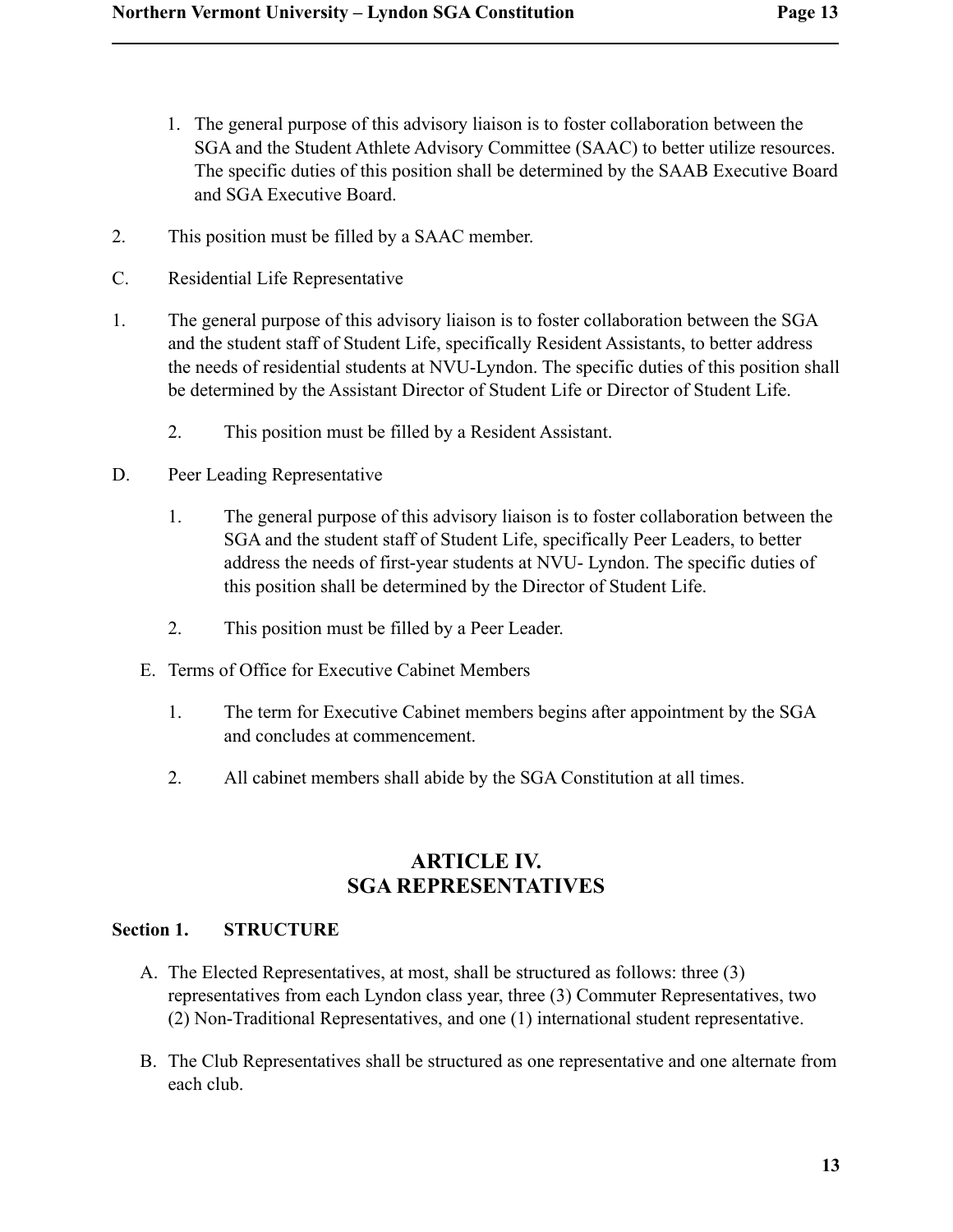#### **Section 2. ELECTIONS**

- A. Elected Representatives Election Petitions for Elected Representatives will be available within the first week of classes. They will be due no later than forty-eight (48) hours prior to the first day of elections. Votes must be tallied and election results released within twenty-four (24) hours of the final day of voting.
- B. Club Representatives
	- 1. Each club or organization will be required to elect a Representative to SGA.
	- 2. Alternates shall be a current member of their respective club's executive board.
	- 3. Club Representatives and Alternates are required to maintain a 2.0 GPA.

# **Section 3. TERMS AND VACANCIES OF OFFICE**

- A. Elected Representatives
	- 1. Terms of Office. The term of office shall begin following their acceptance of a position following a fall election to be held no later than the third week of the semester. Their appointment shall last until commencement.
	- 2. Vacancies of Office
		- a. Any Elected Representative may resign from SGA at any time by presenting a written letter to the SGA. Their resignation becomes effective immediately. For impeachments, see Article VI / Section 1.
		- b. Any student wishing to fill a vacant seat as an elected representative shall present a petition of fifty (50) signatures to the SGA for consideration to fill the vacant seat.
- B. Club Representatives
	- 1. Each recognized club has one vote within the SGA. This vote may be cast by the Club Representative or their designated Alternate in the absence of the Club Representative.
	- 2. Changes in representation for individual meetings must be presented to the President prior to the meeting for the record of the meeting.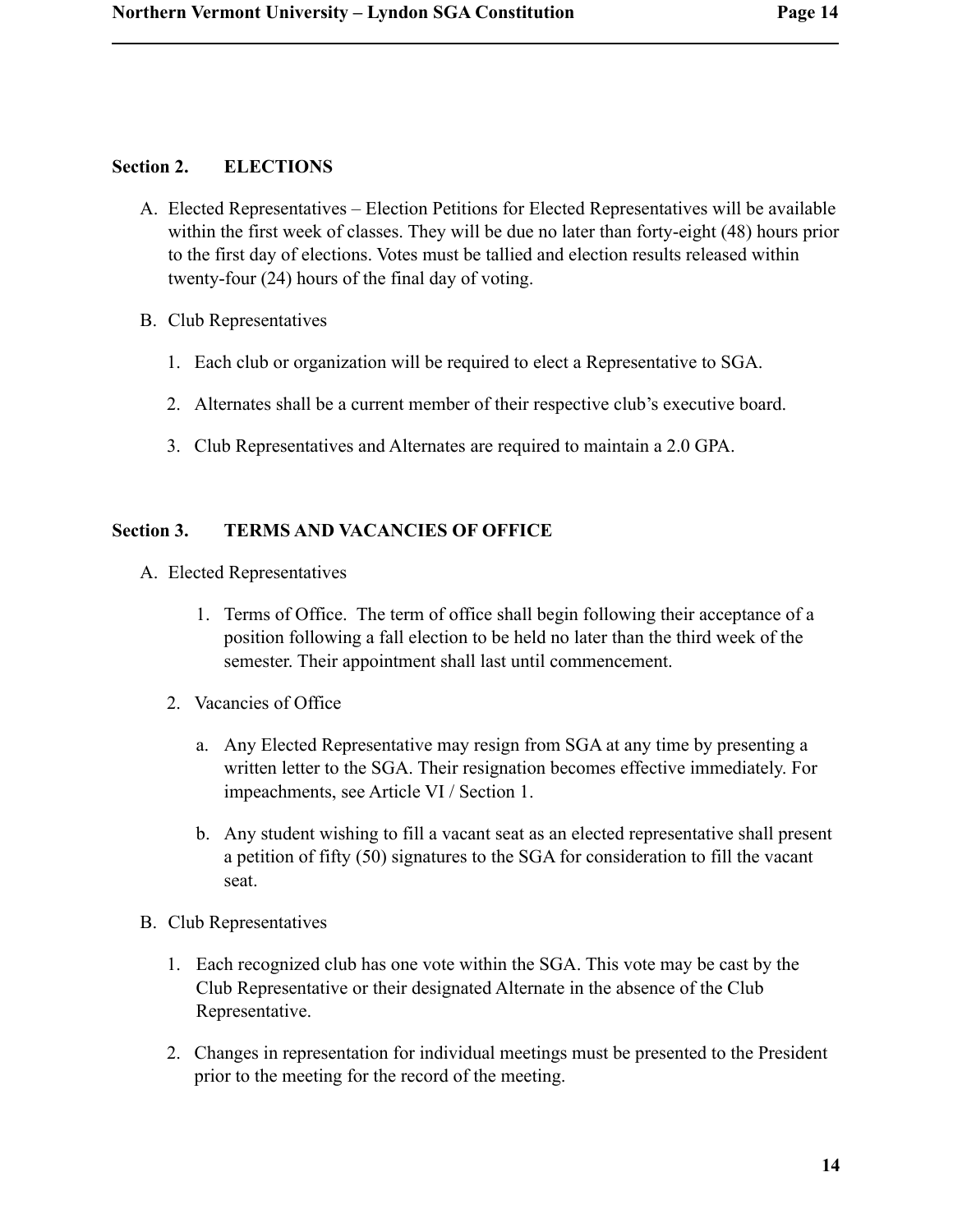3. Terms of office held by Club Representatives will begin and be effective immediately until their respective club elects another Representative.

# **Section 4. GENERAL DUTIES**

- A. Elected Representatives
	- 1. Must make every effort to attend State of the University address, budget addresses, and any other informational presentation pertinent to the college and SB.
	- 2. Will bring issues to the SGA as it pertains to the University.
	- 3. When available, attend the Northern Vermont University Student Leadership Conference.
	- 4. Will be encouraged to participate in any venture taken on by the SGA.
	- 5. Shall be required to hold town halls every other week to speak with their constituents. If a representative fails to hold three (3) of their town halls, the representative loses their voting rights for the remainder of the semester.
	- 6. Shall fulfill obligations as assigned by the Executive Board or Advisor(s).
	- 7. Will serve as a member of the Financial Committee.
- B. Club Representatives
	- 1. Must register their group with the SGA, keep registration current, and maintain updated contact information in order to remain a recognized organization within the SGA.
	- 2. Must give an SGA update at each of their club meetings, providing members any information from the prior SGA meeting.
	- 3. New and/or revised constitution requests must be presented by the Club Representative, to the Executive Board five (5) school days before the SGA meeting they plan to present it at, for Executive Board approval. After Executive Board approval, the Administrative Vice President will distribute the new constitution to the SGA for member review at least 72 hours prior to be presented. Any constitution must pass by at least two-thirds (2/3) majority.
- C. Shared Responsibilities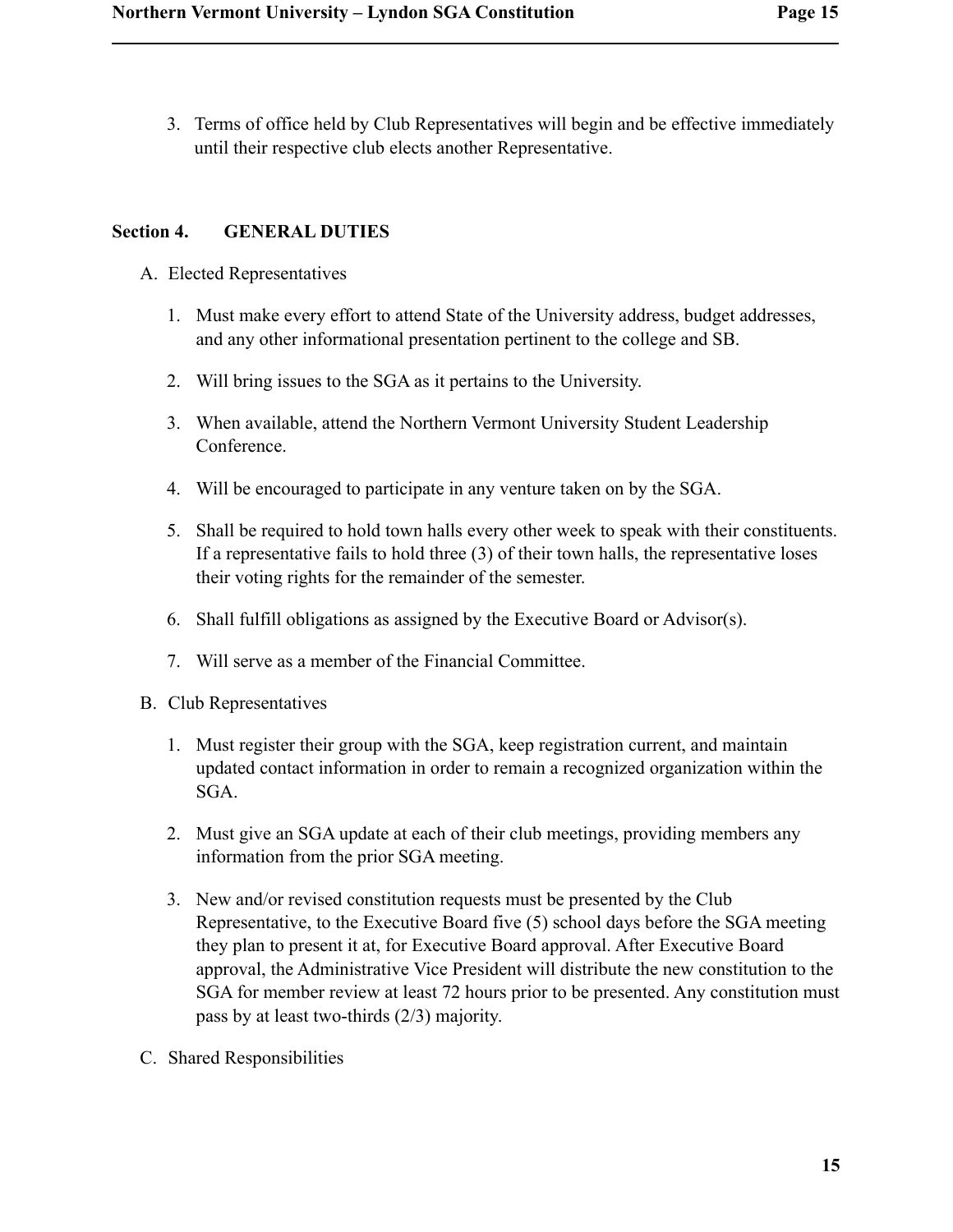- 1. SGA Representatives will provide representation for all student populations. This requires attending all meetings and promoting all SGA activities to their represented population.
- 2. Shall be appointed to committees to aid in the administrative functions of the SGA by the SGA Executive Board.
- 3. Shall initiate and act upon legislation for the general welfare and social capital of the SB.
- 4. Shall facilitate discussions concerning the SB.
- 5. Shall, to the best of their ability, communicate and represent the wants and needs of the SB.
- 6. Will, at the beginning of the academic year, elect one (1) general board member representative to the Vermont State College Student Association (VSCSA).

# **Section 7. MEETINGS**

- A. The SGA will meet bi-weekly on a day and time designated by the Executive Board and Advisor(s) which may not conflict with meeting of Club Representatives designated as Wednesdays at 8:00 p.m.
- B. Emergency meetings may be called by request of two -thirds (2/3) majority of the members of the SGA.
- C. It is required that all Elected Representatives, Club Representatives (or Alternates), Executive Board members, and at least one (1) SGA Advisor be present at all SGA meetings.

# **ARTICLE V. ELECTIONS TO THE SGA**

# **Section 1. REPRESENTATIVES, PRESIDENT, EXECUTIVE VICE PRESIDENT, FINANCIAL CONTROLLER AND ADMINISTRATIVE VICE PRESIDENT**

A. Requirements for Positions: Refer to Article II, Section 2.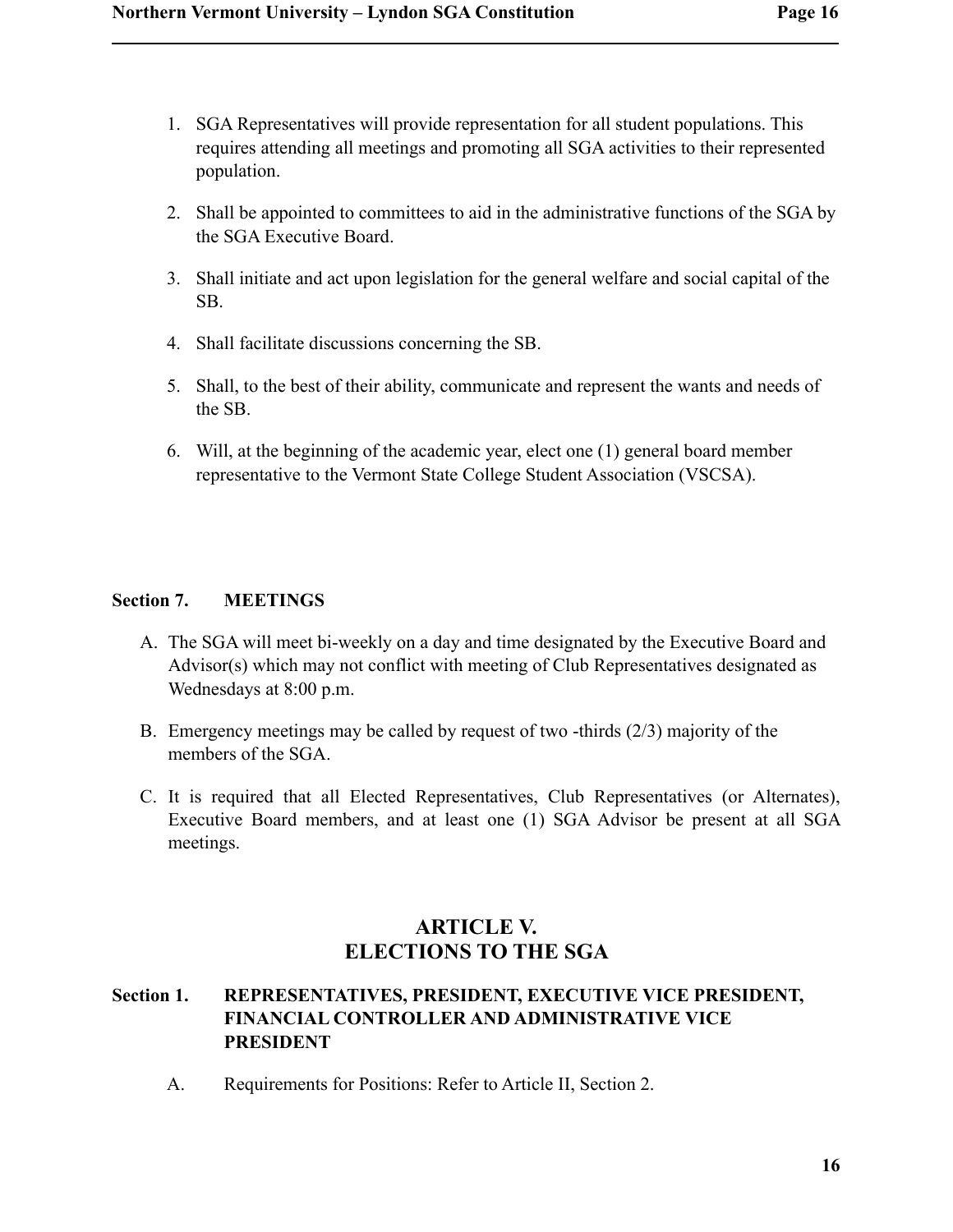B. Guidelines

- 1. Anyone wishing to run for any position as an Elected Representative must first complete a petition signed by fifty members (50) of the SB by the date and time set by the Board of Elections. Executive Board members must first complete a petition signed by one hundred (100) members of the SB by the date and time set by the Board of Elections.
- 2. Elections for the Executive Board of the Student Government for the coming academic year will begin no later than the Monday of the third academic week in April. This will be a SB General Election.
- 3. Club Representatives and Alternates will be respectively elected by their individual clubs.
- 4. Elected Representatives must maintain a 2.5 GPA or by appeal to the Assistant Director of Student Life Club Representatives must maintain a cumulative GPA of 2.0 in order to run for or hold the position.
- C. Open Candidates Forum
	- 1. The open forum will occur after petitions are due but before elections begin at a place and time as determined by the Board of Elections.
	- 2. When there are two or more candidates running for an Executive Board position, each must attend their respective open forum.
		- a. If a candidate does not attend their respective open forum, their name will be removed from the ballot for that position. The exception to this would be academic conflicts or other emergency as determined by the SGA Advisor(s) and/ or Board of Elections.
		- b. Each open forum will be moderated by the Board of Elections.
		- c. An open forum will consist of, but is not limited to, the following:
			- i. Opening remarks from the candidates.
			- ii. Prepared questions. Shall be prepared by the Board of Elections in conjunction with members of the SGA Executive Board not seeking reelection.
			- iii. Open questions from any SB member present at the open forum.
			- iv. Closing remarks from the candidates.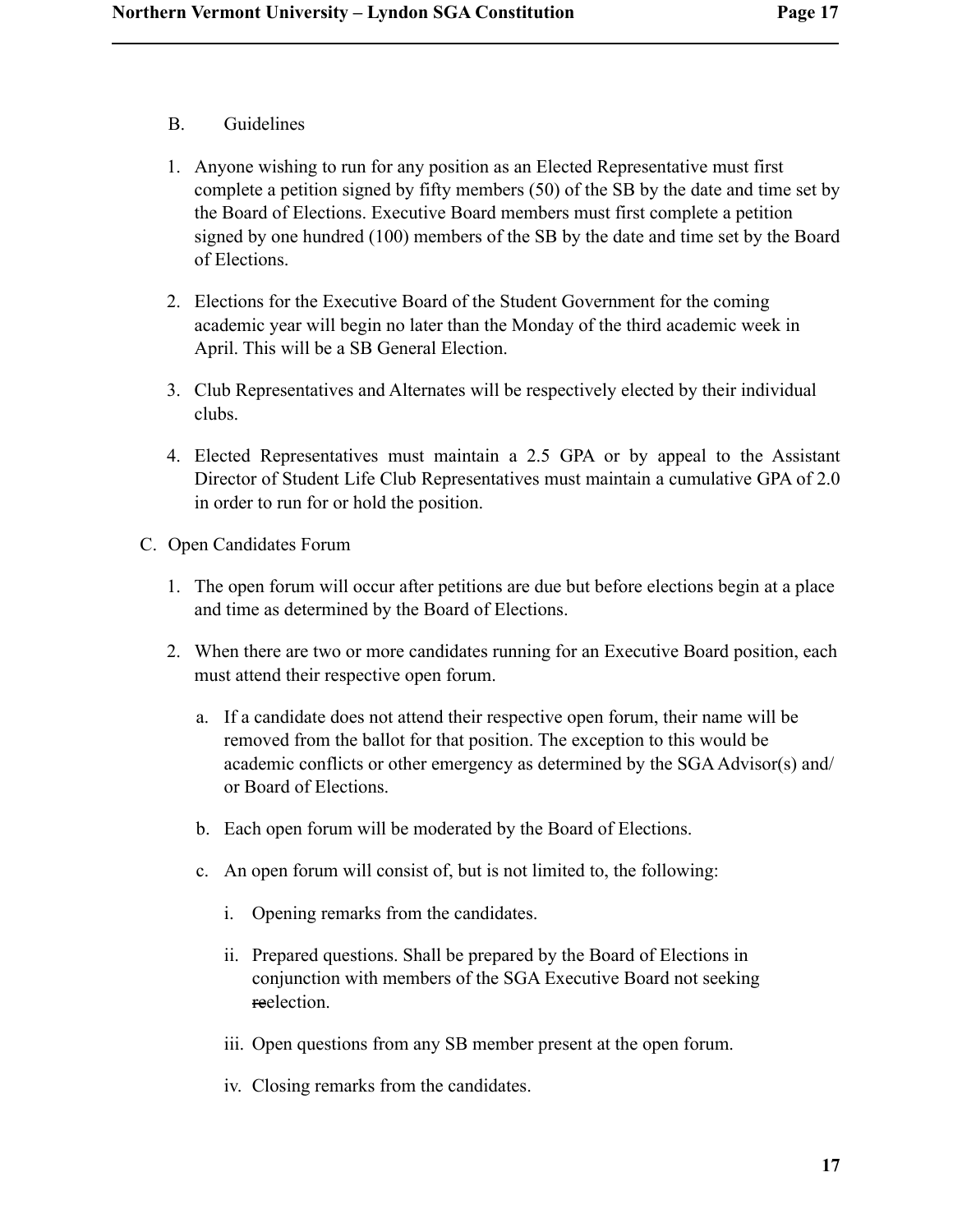D. Voting Regulations

- 1. The Board of Elections will set all dates pertaining to the elections in accordance with the SGA Constitution.
- 2. The voting will be held at various public sites or online as determined by the Board of Elections.
- 3. There will be no visible or audible campaigning within a reasonable distance of the voting area as determined by the board of elections.
- 4. A minimum of ten (10) percent of the SB must vote in order for the election to be considered valid. The candidate receiving the most votes will be selected.
- E. Election Results
	- 1. The Board of Elections will contact the newly-elected individual via phone and/or email and request a response accepting their election within forty-eight (48) hours.
	- 2. If no response is given then it is assumed to be a declination of their election.
	- 3. If a declination occurs, then the person receiving the next highest number of votes will be contacted in the same manner as previously stated in number one  $(1)$ .
	- 4. This process will continue until someone accepts the position who has received at least ten (10) percent of the total votes for that position.
	- 5. In the event that no eligible person is elected to fill a vacant position, the position shall be opened to the entire SB. To be eligible for election, the candidate must meet with the Advisor(s) and present a petition of 100 signatures to the SGA. The candidate must then present their interest and qualifications to the SGA General Board who will then vote to accept or reject the candidate by a simple majority.
	- 6. No information will be disseminated outside of the Board of Elections unless deemed necessary by the Board of Elections.
	- 7. The SGA will release percentages and numbers to the public and SB within fortyeight (48) hours of the closure of the election.

# **Section 2. BOARD OF ELECTIONS**

A. The Board of Elections shall consist of the Executive Cabinet and be chaired by the SGA President.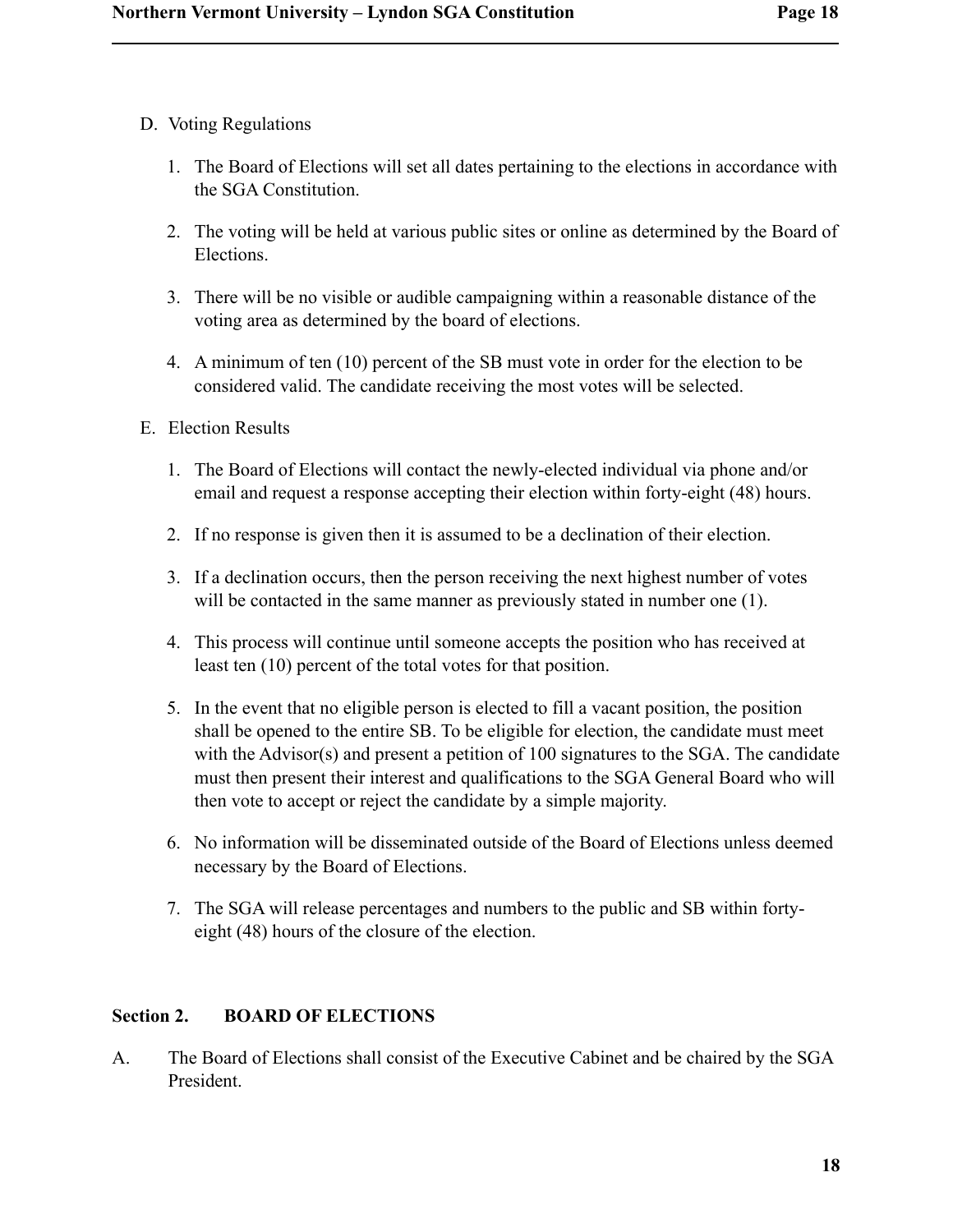- 1. All referenda and elections shall be conducted in a neutral, independent manner.
- 2. Members of the Board of Elections serve for one (1) academic year, concurrent with their term in the Executive Cabinet, or until a member wishes to resign from their position in the Cabinet with a formal statement written to the SGA.
- 3. At least one (1) student member of the Board of Elections and the SGA Advisor(s) shall be present during the counting of ballots.
- 4. Advisor shall validate all election petitions brought before the Board of Elections.
- 5. Shall be in charge of advertising all elections.
- 6. In the event of a resignation or removal of an Executive Board member, the Board of Elections will attempt to fill the vacancy.

# **ARTICLE VI.| IMPEACHMENT OF REPRESENTATIVES AND FORFEITURE OF POSITION**

# **Section 1. IMPEACHMENT PROCEDURE**

- A. Charges of impeachment may be brought by any member of the SB. A petition signed by at least ten (10) percent of the SB against any representative of the SGA for negligence in office, public slander or libel of administrators, faculty, staff, students, or the college, must be submitted to the Advisor(s).
- B. This petition must be validated by the Advisor before being presented to the SGA.
	- 1. Upon validation of the petition by the Advisor, the SGA will begin and end a hearing proceeding within ten (10) academic days of receiving the petition. The SGA may decide upon a charge of impeachment or of non-impeachment with censure. A motion of impeachment must pass by two-thirds (2/3) majority. A motion of nonimpeachment with censure, which results in a public statement made by the SGA regarding the accused member, must pass by two-thirds (2/3) majority.
		- a. The hearing will proceed as follows:
			- i. The Advisor(s) will preside over the meeting as chair.
			- ii. The charging party presents the reasoning for the impeachment.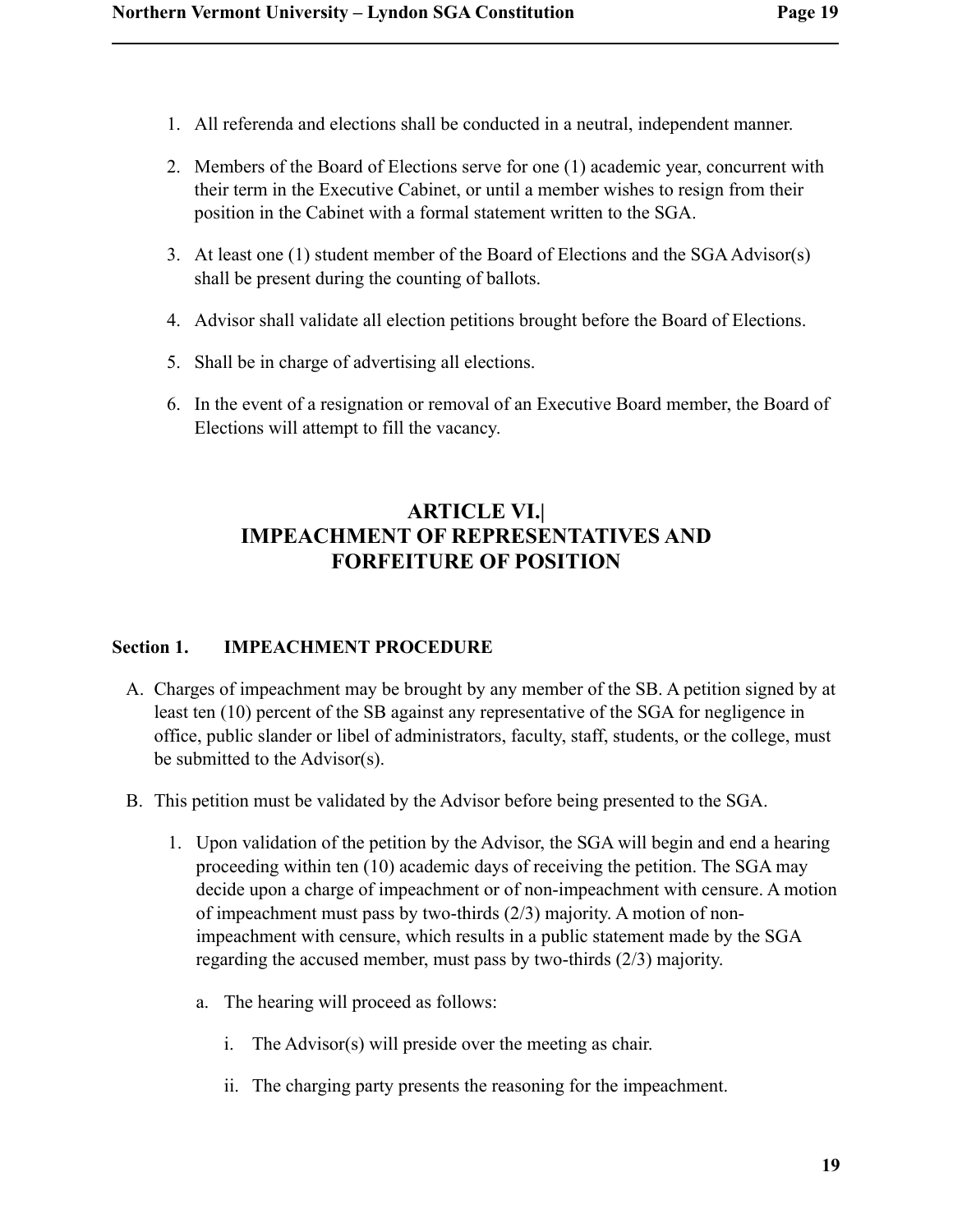- iii. The charged party has the right to respond to the charges.
- iv. The chair opens the meeting to the floor for comments, questions, and/or concerns.
- v. The chair then closes the hearing for comments, questions, and/or concerns and a vote is taken whether to censure or impeach.
- b. Both charges of censure and impeachment must pass the SGA by two thirds (2/3) majority. If found guilty on a charge of impeachment, the defendant shall forfeit their office for the remainder of the term; said individual may not seek future election of any kind. A charge of censure results in the publication of a statement composed by members of the SGA in college publications and in a permanent record with the SGA regarding the actions of that member.
- c. The vote of censure or impeachment cannot be vetoed.

# **Section 2. FORFEITURE OF POSITION BY SGA REPRESENTATIVES**

- A. Elected Representatives
	- 1. Three (3) unexcused absences per academic year from a regularly scheduled SGA meeting shall be grounds for automatic dismissal. Individuals do not have to be brought through the impeachment process. Validity of excuses will be determined by the President and/or Advisor(s).
		- a. The President will notify an Elected Representative of all unexcused absences at least three (3) days following the occurrence. The Elected Representative will also be notified of any penalties associated with these absences.
		- b. For an absence to be excused, it must be submitted to the SGA e-mail 24 hours prior to the start of a SGA meeting and be approved by 3/4 of the SGA Executive Board.
		- c. Any Elected Representative needing to depart an SGA meeting early must be approved to do so by 3/4 of the SGA Executive Board.
	- 2. Elected Representatives are required to be on the Board of Elections and must attend the yearly budgeting process meetings assigned by the SGA Financial Controller. Representatives who cannot attend must notify the SGA Executive Board of their absence in writing at least seventy-two (72) hours in advance. Failure to meet this requirement will result in automatic forfeiture of their position.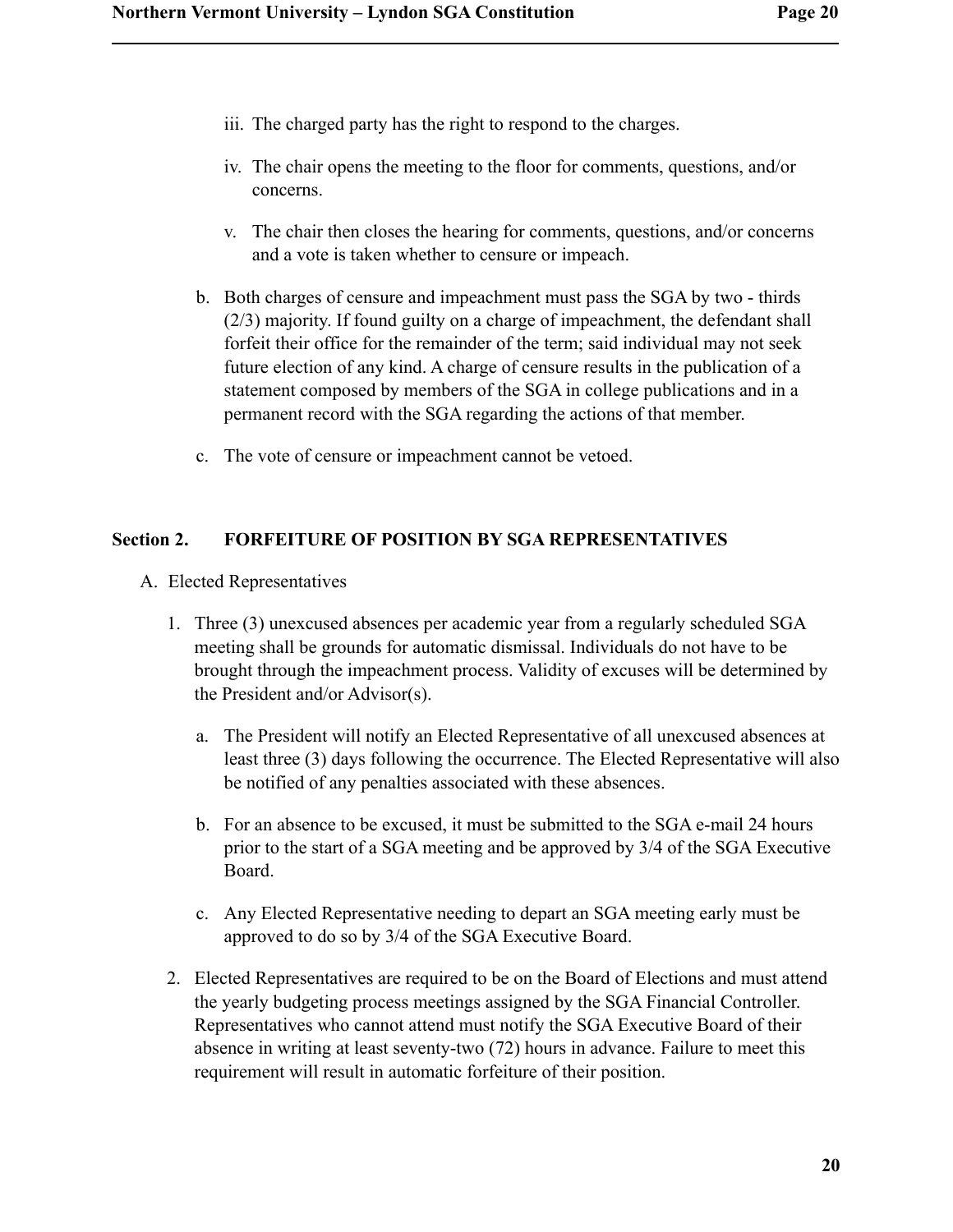B. Club Representatives

- 1. If a club Rep. has greater than three (3) unexcused absences per academic year from a regularly scheduled SGA meeting, this shall be the grounds for automatic dismissal. Individuals do not have to be brought through the impeachment process. Validity of excuses will be determined by the President and/or Advisor(s).
- 2. Each club is permitted three (3) unexcused absences from the list above per academic year. Greater than three (3) unexcused absences automatically results in forfeiture of the club's voting and motioning power in the SGA for the remainder of the academic year. Four (4) unexcused absences will automatically result in the freezing of the club's budget for the remainder of the academic year, including fundraising. Five (5) unexcused absences the club will result in the club's dismissal from the SGA for the remainder of the academic year. Validity of absences is determined by the President and/or Advisor(s).
	- a. The SGA Administrative Vice President will notify a club of all unexcused absences three (3) days following the occurrence. The club will also be notified of any penalties associated with these absences.
	- b. For an absence to be excused, it must be submitted to the SGA e-mail 24 hours prior to the start of a SGA meeting and be approved by 3/4 of the SGA Executive Board.
	- c. Any Club Representative needing to depart an SGA meeting early must be approved to do so by 3/4 of the SGA Executive Board.
	- d. In order for a club to lift the freeze off their budget, the club's entire executive board along with the Club Representative must attend the next SGA meeting to present a case as to why the freeze should be lifted.
		- i. The SGA must vote by two-thirds (2/3) majority to lift the freeze off a club's budget.
		- ii. If the budget is unfrozen, all subsequent SGA meetings must be attended. A further unexcused absence will result in the permanent freezing of all funds for that club or organization for the rest of the academic year.

# **ARTICLE VII. STUDENT CLUBS AND ORGANIZATIONS**

# **Section 1. RECOGNITION**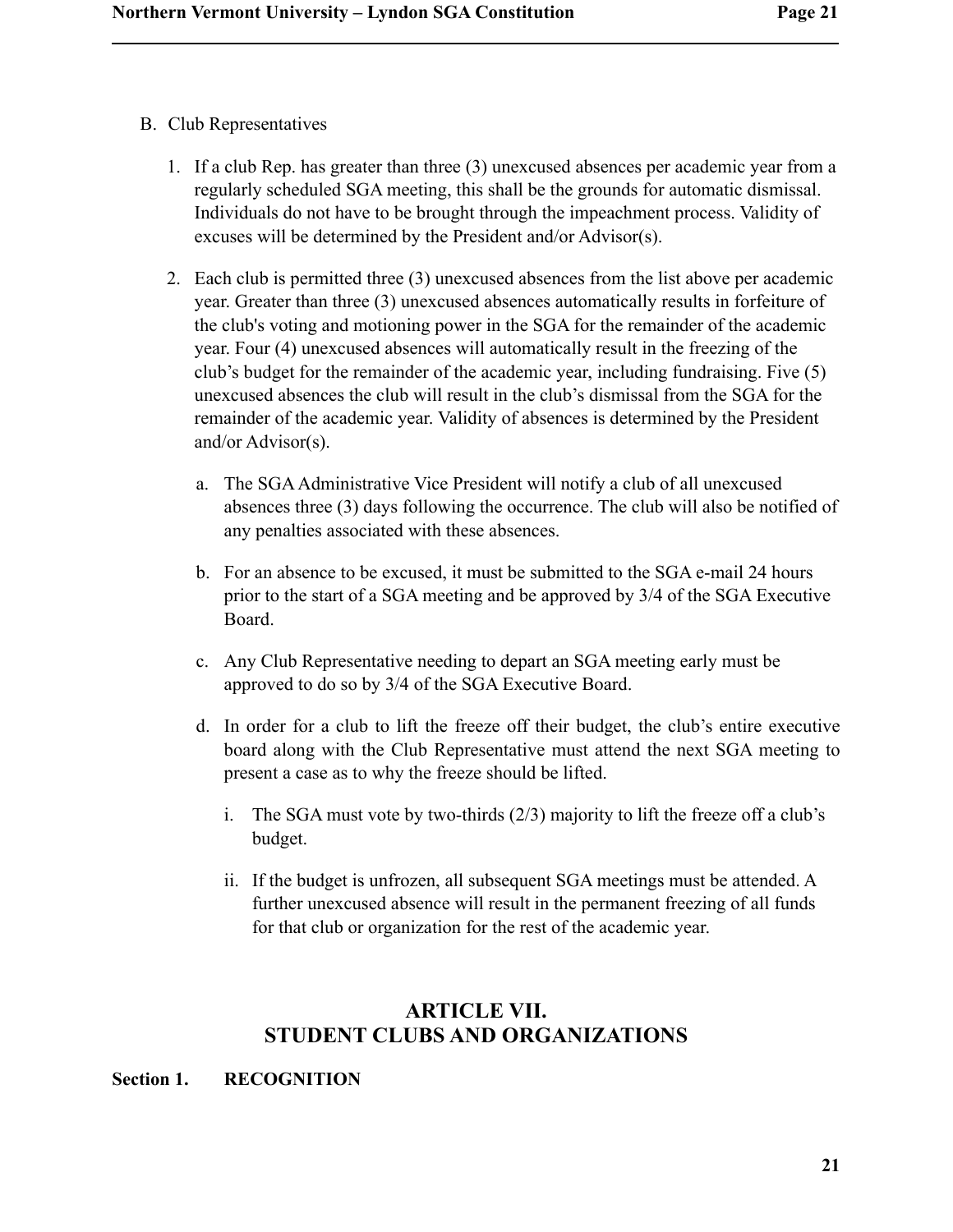All clubs must be recognized, defined in Article I / Section 1 / F, by the Student Government to receive a budget from the SB General Fund or to use the SB's name.

# **Section 2. RULES, REGULATIONS AND POLICIES**

Each club or organization will abide by the rules, regulations, and policies of NVU-Lyndon, and any regulations of clubs passed by the SGA. Failure to do so will result in action(s) approved by the SGA in a two-thirds (2/3) majority vote. The President of NVU- Lyndon has the power to enforce all rules, regulations, and policies of both the VSC and NVU- Lyndon as appropriate.

# **Section 3. GOOD STANDING POLICY**

- A. A club or organization shall be considered in good standing with the SGA if all of the following are correct.
	- 1. It acts in accordance with all University and SGA policies.
	- 2. It conducts regular (defined as at least once a month) meetings that are open to all NVU- Lyndon students.
		- 3. It has an active and current registration with the SGA which must be completed within 3 weeks of the start of every academic year, which includes submission of an active constitution. This is required even if no changes have been made from the prior year. In case registration with the SGA has become outdated during the academic year, a new registration must be completed within 2 weeks of organizational changes.
	- 4. It has hosted an event solely or mutually with another club that contributes to the NVU- Lyndon and/or surrounding community.
	- 5. It has an active student membership roster of five (5) which includes the club or organization's Executive Board.
	- 6. It follows all financial policies set forth by NVU-Lyndon, VSC, and the SGA Financial Controller.
	- 7. It adheres to the Student Government Constitution at all times.
	- 8. It adheres to the NVU-Lyndon Poster and Chalking and Social Media Policies at all times.
- B. Clubs and organizations not considered in good standing will have their budgets frozen.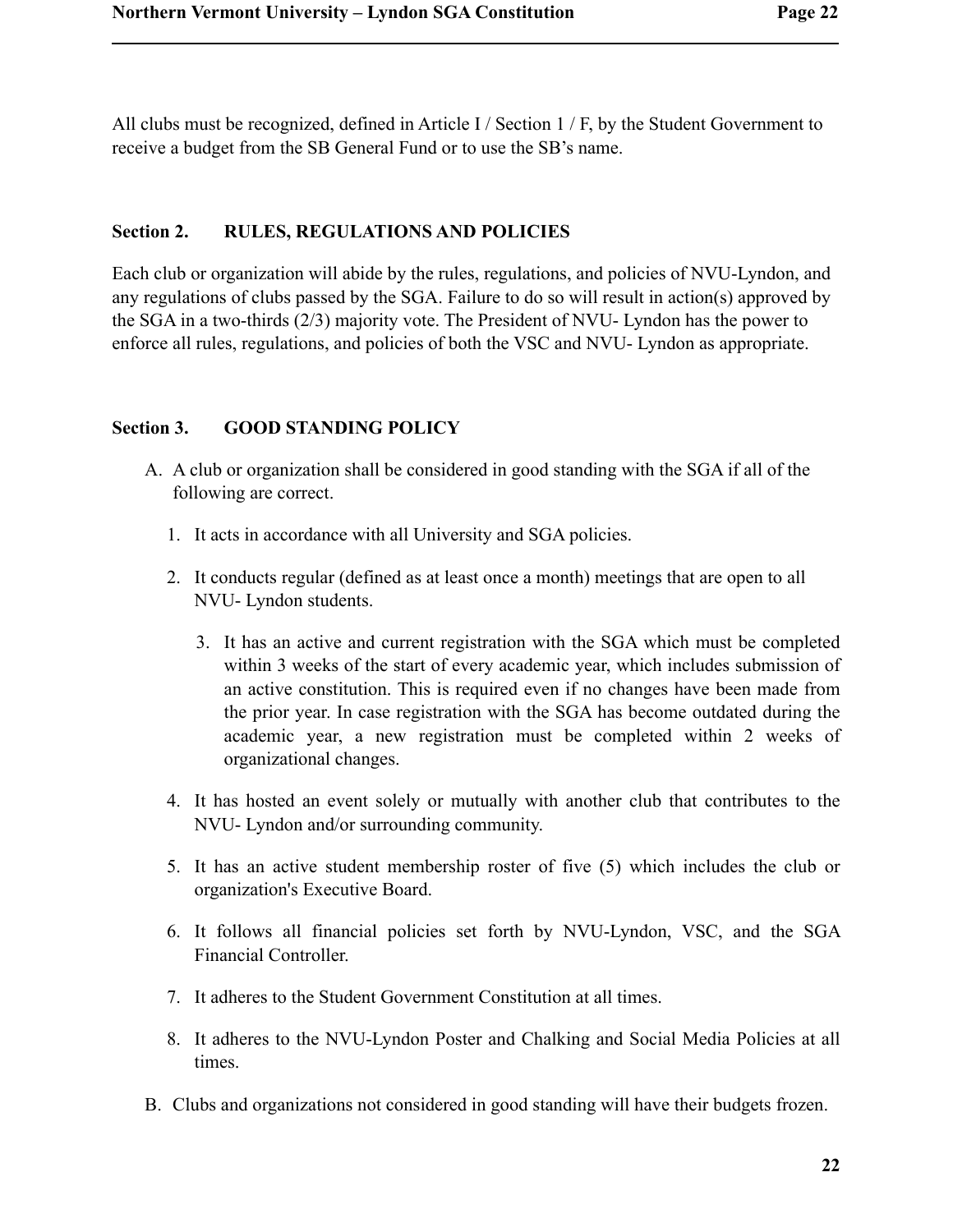- 1. In order for a club to lift the freeze of their budget, the club's entire executive board along with the Club Representative must attend the next SGA meeting to present a case as to why the freeze should be lifted.
- 2. The SGA must vote by two-thirds (2/3) majority to lift the freeze off a club's budget.

# **Section 4. NONDISCRIMINATION STATEMENT**

No SGA organization shall discriminate on the basis of race, ethnicity, sex, religion, creed, national origin, sexual orientation, gender identity, disability, veteran status, age, economic or social class, political affiliation, major, or minor. Each club or organization must include a statement of non-discrimination in its Constitution that includes all items currently listed per VSC policy. By applying for funding each year and attending SGA meetings, clubs acknowledge this policy and automatically accept any modifications to that policy without amending their Constitution.

# **Section 5. NEW CLUBS OR ORGANIZATIONS**

Any new club or organization that is recognized during the school year must abide by the same rules and policies as existing clubs.

# **Section 6. REVOCATION OF FUNDING**

After the Financial Controller of the SGA and the SGA Advisor have made a determination that a club is no longer in existence, then the SGA has the ability to revoke any or all funds from the General Fund that were given to that club. After two (2) years of non-existence all fundraising money will be liquidated into the General Fund.

# **Section 7. CLUB / ORGANIZATION CONSTITUTIONS**

Inactive clubs may be revived as long as their SGA Constitution is up-to-date.

# **Section 8. CLUB/ORGANIZATION BUDGETS**

A. Should a club/ organization not use its allotted funds by the end of the fiscal year, those funds will be returned to the General Fund. This excludes fundraising monies.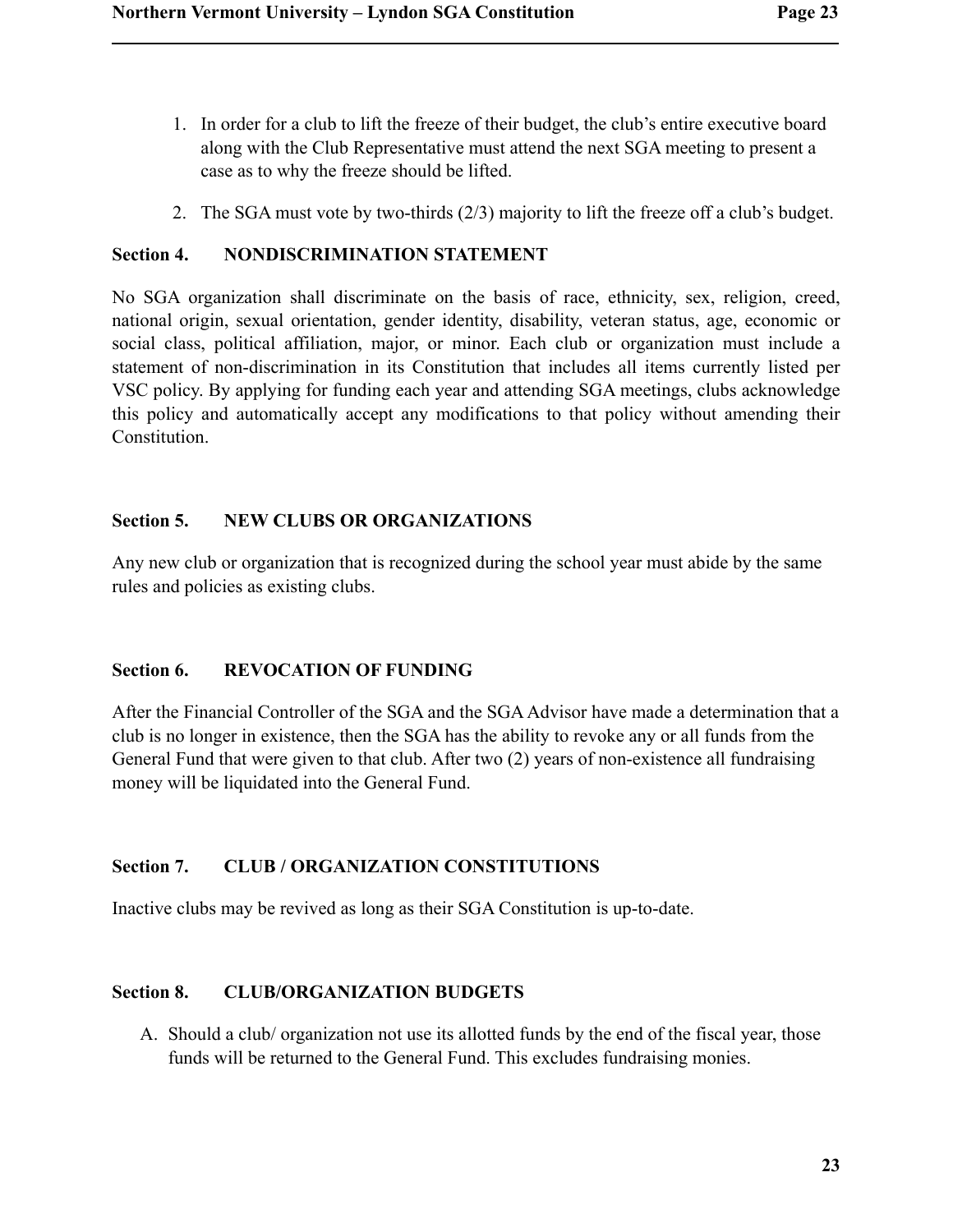# **Section 9. OUTSIDE REQUESTS FOR FUNDING**

- A. Individuals and groups from NVU- Lyndon not affiliated with the SGA may request funds from the General Fund at the discretion of the SGA.
- B. Individuals and groups external to NVU- Lyndon must be affiliated with a SGAsanctioned club or organization to request funds from the SGA. This can include sponsorship of a non-affiliated party by a club in events, fundraising, activities, trips, and similar.

# **Section 10. FINANCIAL PAPERWORK**

- A. All financial paperwork and information must be submitted through the SGA Financial Controller within 5 days of action. The SGA Financial controller shall have the authority to freeze the budgets of any clubs until the proper paperwork is submitted.
- B. Once approved, purchases must be made by the club advisor or SGA Advisor(s).

Refunds will not be given to club members who make purchases with personal funds.

# **Section 11. SGA SANCTIONED EVENTS**

- A. All students participating in and/or attending an SGA-sanctioned event are required to follow all College and SGA policies.
- B. All members must act in a professional manner and represent the college in a positive light at all times. Any unprofessional behavior on a trip shall be brought to the attention of the SGA Executive Board who will make a recommendation to be presented to and voted on by the SGA.
- C. Clubs and organizations are responsible for ALL participants in an NVU-Lyndon sanctioned event, regardless of enrollment status at NVU-Lyndon.
- D. This action could include revocation of funding, voting rights, or club status and those involved may be subject to judicial action by the College and must be passed by a 2/3 majority of the SGA. NOTE: *The College may take action independent of an SGA decision.*
- E. In the case that unprofessional student behavior directly results in the loss of security deposits or other costs, student(s) may be held responsible for reimbursing the SGA for loss of deposits, damages, or other expenses.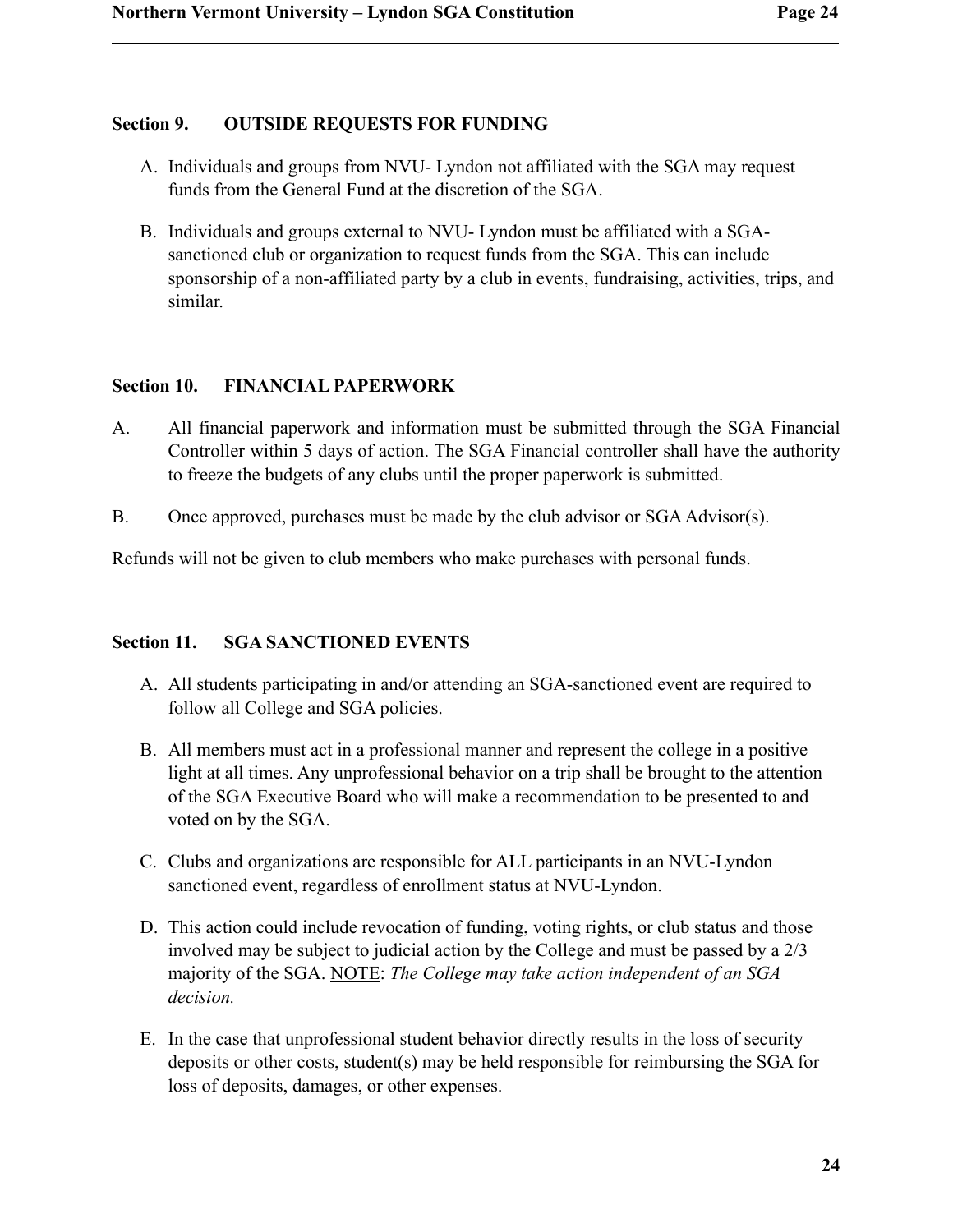- F. All clubs must fill out a travel form prior to their request.
- G. Alcohol shall not be permitted at any SGA club-sanctioned event without prior approval from the SGA Advisor(s). Failure to comply will result in sanctions imposed by the SGA Executive Board and Advisor(s).

# **Section 12. DEBT MANAGEMENT**

- A. No student club or organization may expend funds or incur obligations totaling more than the sum of its account and carryover account balances.
- B. Process for addressing a student club or organization's debt during the active school year:

Immediately upon the discovery by the SGA Financial Controller that a club or organization has spent funds or incurred obligations totaling more than the sum of its SGA and carryover account balances (and, thus, incurring a negative balance):

- 1. The SGA Financial Controller will notify the club or organization, the SGA Executive Board, SGA Advisor, and the Business Office that the club or organization has violated the rule set forth in Subsection A.
- 2. No further expenditures, allocations, or funding requests will be allowed and the account frozen.
- 3. These restrictions will be lifted as soon as the organization resolves its negative balance. The SGA Financial Controller will notify the Business Office, the Controller of the College and the Department of Student Life of the restrictions placed on and lifted from a club or organization.
- 4. Within 10 school days (inclusive of the tenth day) of the SGA Financial Controller's discovery that the club or organization has entered a negative balance, the club or organization must meet with the SGA Executive Board and the SGA Advisor(s) and present a plan for repaying the negative balance, to be approved by the Executive Board.
	- a. The club or organization must make financial progress toward repayment within ten (10) days of plan approval.
	- b. Within 40 school days (inclusive) of the SGA Financial Controller discovery that the club or organization has entered a negative balance, the club or organization must repay at least half of its initial negative balance.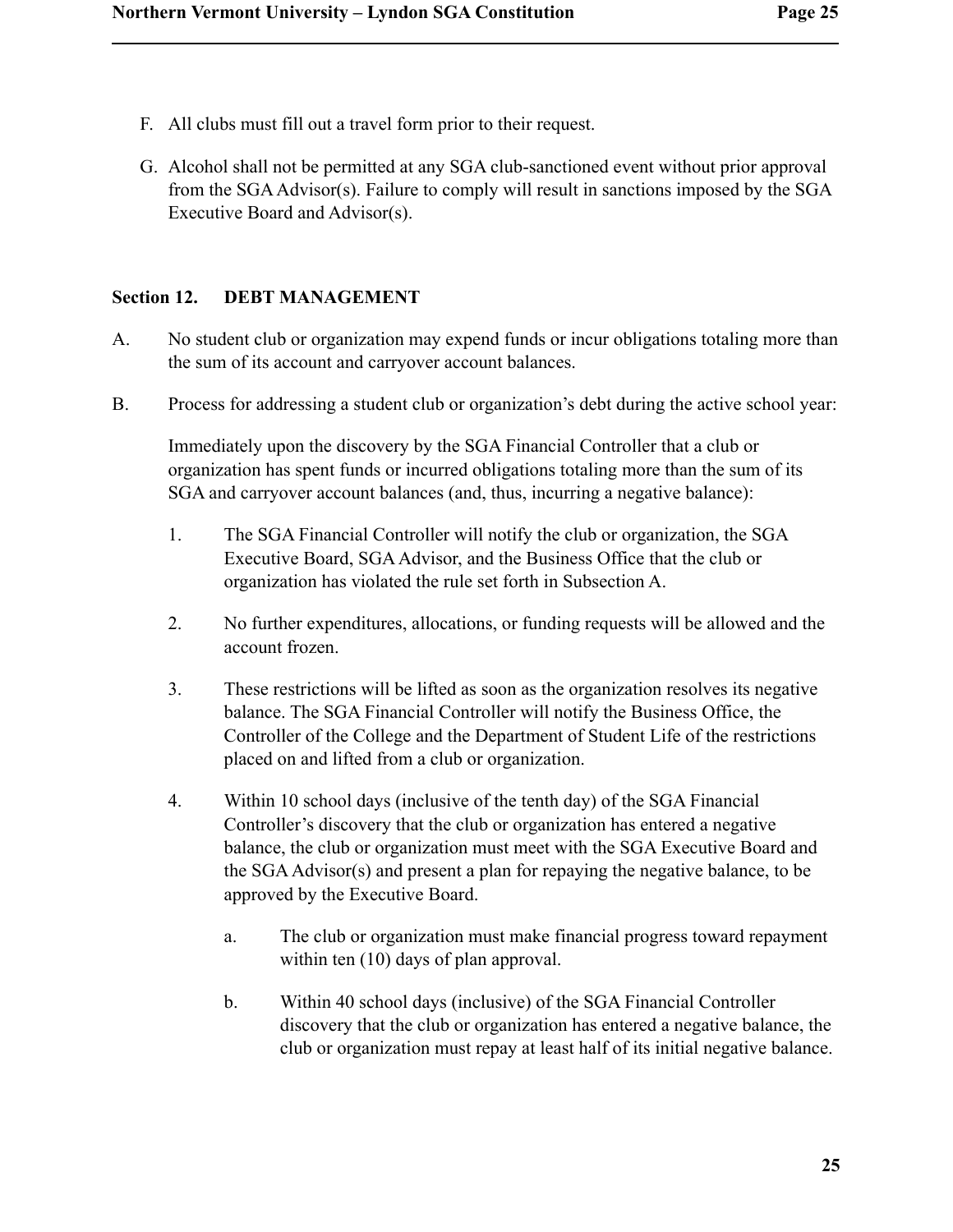- c. By the end of the academic semester (fall or spring) following the semester in which the SGA Financial Controller discovers that the club or organization has entered a negative balance, the club or organization must eliminate that negative balance.
- d. If the club or organization has not eliminated the negative balance, the club or organization will not be permitted to participate in the spring budgeting process and will start the next academic year with a frozen budget until the negative balance is eliminated.
- C. Process for addressing a student club or organization's negative balance after the close of the fiscal year.
	- 1. Immediately upon the discovery that a club or organization has closed the previous fiscal year with a negative balance, the club or organization's budget for the current year will immediately be frozen. A member of the SGA Executive Board and/or the SGA Advisor(s) will attempt to contact a member of the club or organization's Executive Board and will notify them that they have violated the rule set forth in Subsection A.
	- 2. The club or organization's budget freeze will be lifted as soon as the organization resolves its negative balance. The SGA Financial Controller will notify the Business Office, the Controller of the College and the Department of Student Life of the restrictions placed on and lifted from a club or organization.
	- 3. If a club or organization's debt is not eliminated by the end of the fall semester, the club or organization will not be permitted to submit a budget packet for the following year.

# **Section 15. TEN-PERCENT COMMITTEE**

The Chief Student Affairs Officer or their designee on the Lyndon Campus will chair and oversee the committee with voting power, while a member of the SGA Executive Board is a non-voting member that ensures the 10% committee does not exceed their 10% appropriation from the student activities fee account. As for the two student representatives, voted in by the Lyndon SGA, they suggest and approve projects. The funding for this committee is from 10% of the total Student Activities Fee Revenue.

# **ARTICLE VIII. AMENDMENTS AND REFERENDA**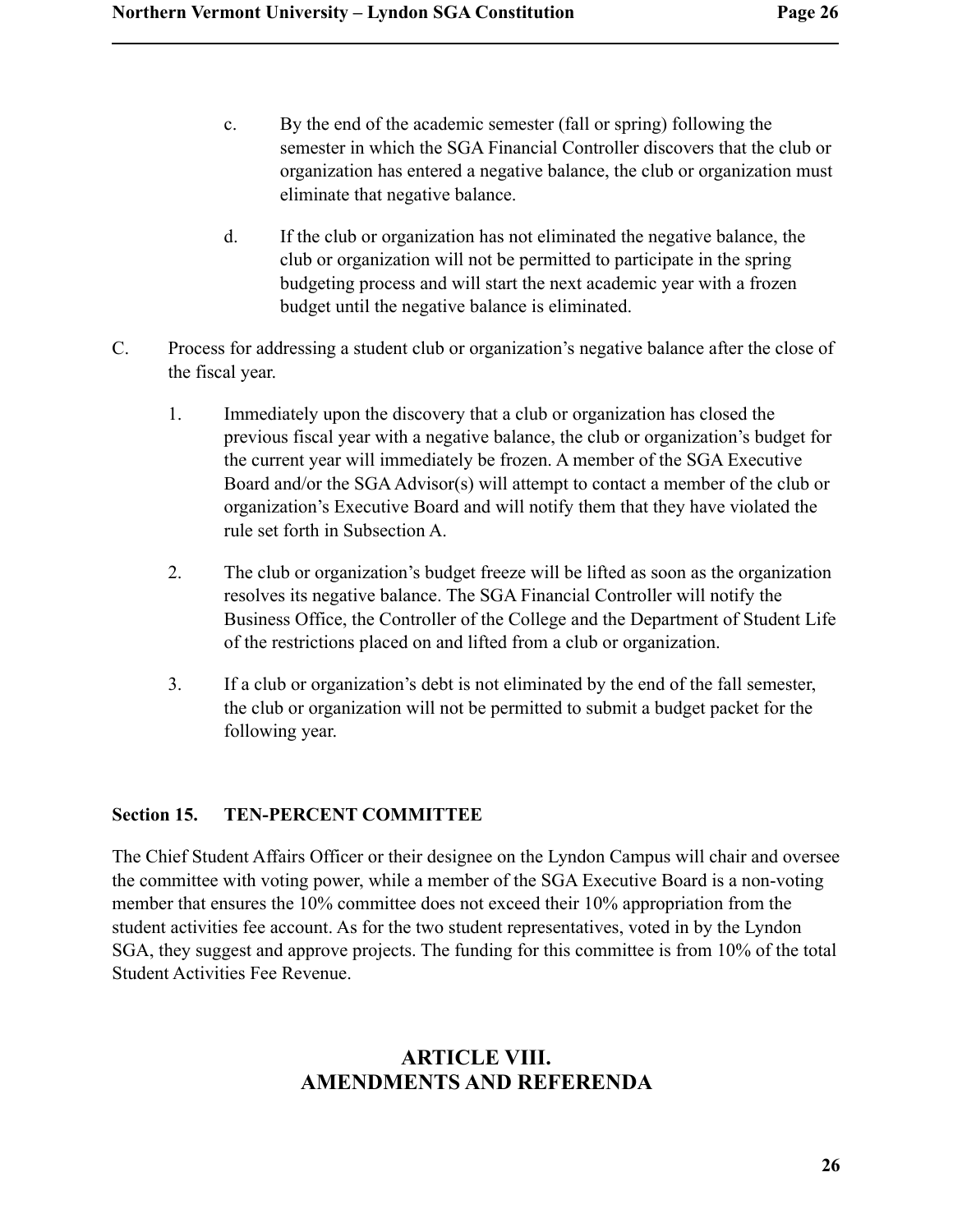# **Section 1. REFERENDA**

- A. Amendments to the SGA Constitution must be approved by simple majority in referendum with at least ten (10) percent of the SB.
- B. The SGA, by majority vote, may hold a referendum to satisfy any question or issue brought before it.
- C. A student referendum may be called by a petition signed by ten (10) percent of the members of the SB.
- D. Any funding request over \$10,000 will automatically be sent to referenda. The person or group requesting the funds will have a mandatory meeting with the SGA Executive Board to discuss the details of the request.

#### **Section 2. AMENDMENTS**

A. SGA Initiative

Amendments to the SGA Constitution must be approved by a two -thirds (2/3) majority vote of the SGA prior to being brought before the SB.

- B. Student Initiative
	- 1. A petition for amendment, if signed by ten (10) percent of the SGA members, shall be presented to the SGA. The validity of the petition must be validated by the Board of Elections. The SGA will vote to send the proposed amendment to the SB for ratification.
	- 2. If passed by the SGA, the amendment must be approved by a simple majority of the SB with at least ten (10) percent of the SB voting.

# **ARTICLE IX. CONDUCT OF MEETINGS AND OPERATIONS**

#### **Section 1. RULES OF ORDER**

- A. SGA meetings will run in accordance with the SGA Constitution and will use Robert's Rules of Order as a guideline.
- B. The use of any recreational and non-essential electronic device by Representatives during a meeting is strictly prohibited. If caught in violation of this the Representative is subject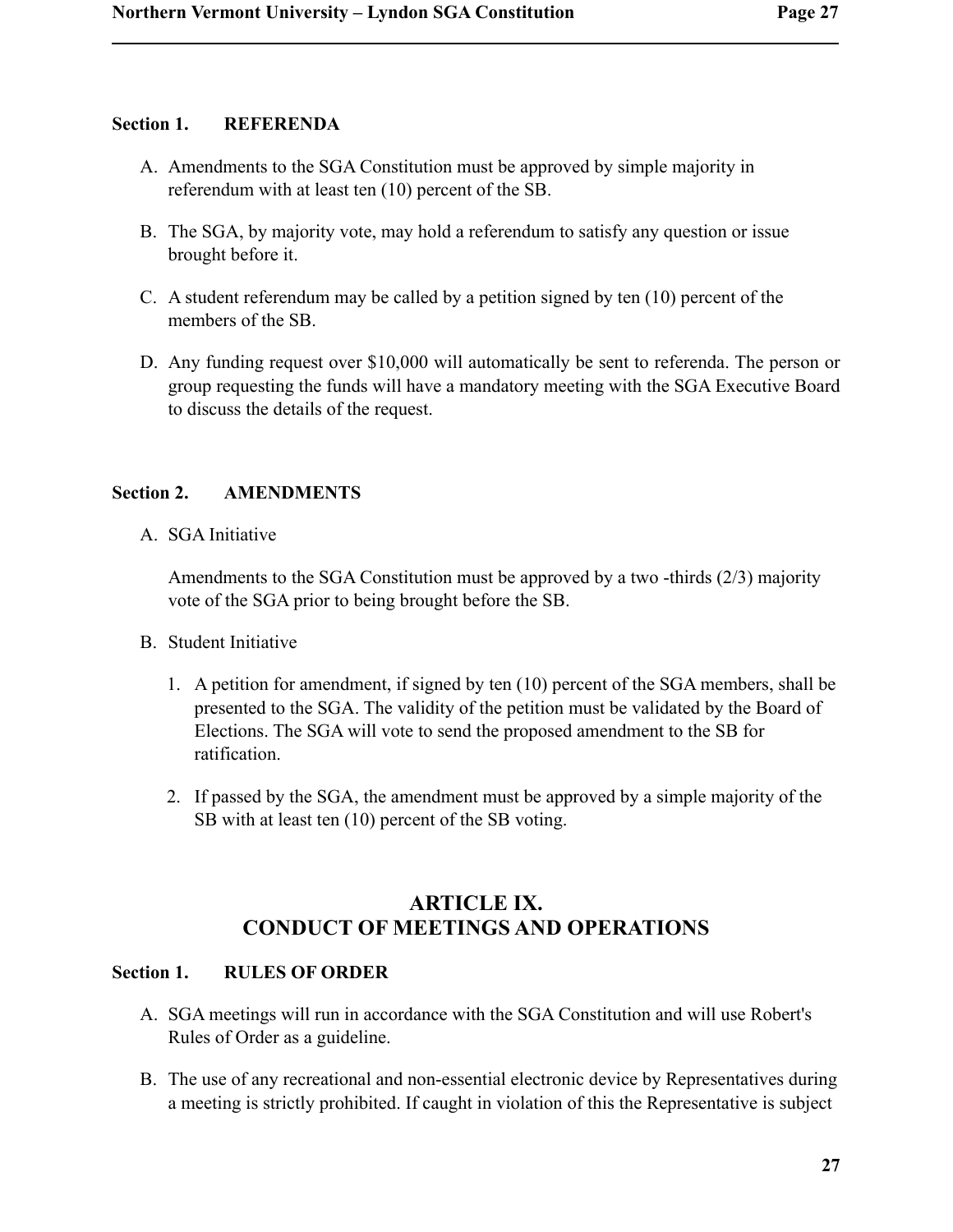to automatic loss of voting rights for that meeting. If there is a second offence in the same meeting the representative will automatically receive one absence.

- i. The use of devices for the purposes of accessibility or at request (such as a laptop to take notes) is acceptable once the SGA has been notified.
- ii. Sound recording devices must be immediately suspended during any voting.

#### **Section 2. BY-LAWS**

- A. All student organizations recognized by the SGA shall retain the right to establish bylaws regarding their internal operations in accordance with the SGA Constitution.
- B. By-laws have to be approved by the SGA, but do not have to be ratified by the SB.

#### **Section 3. EMERGENCY CLAUSE**

In addition to any other emergency powers enumerated in this constitution, the advisor, Director of Student Life, or Dean of Students shall have the authority to supersede portions of this document in order to continue the proper functioning of the Student Government Association, and in order to provide quality and valuable services for students. These emergency powers can be invoked in case of local, state, national, or global crisis, emergency, or pandemic, in response to a declaration of emergency by government officials and/or at the direction of the College President or their designee.

# **ARTICLE X. RATIFICATION**

#### **Section 1. SGA CONSTITUTION**

- A. This SGA Constitution shall become effective on the first business day following its adoption by the membership in referendum. At least ten (10) percent of the SB must vote to ratify the Constitution.
- B. The voting on this SGA Constitution shall be conducted by the Board of Elections.
- C. The SGA Constitution shall have its statement of non-discrimination automatically updated as the VSC policy on non-discrimination is modified.